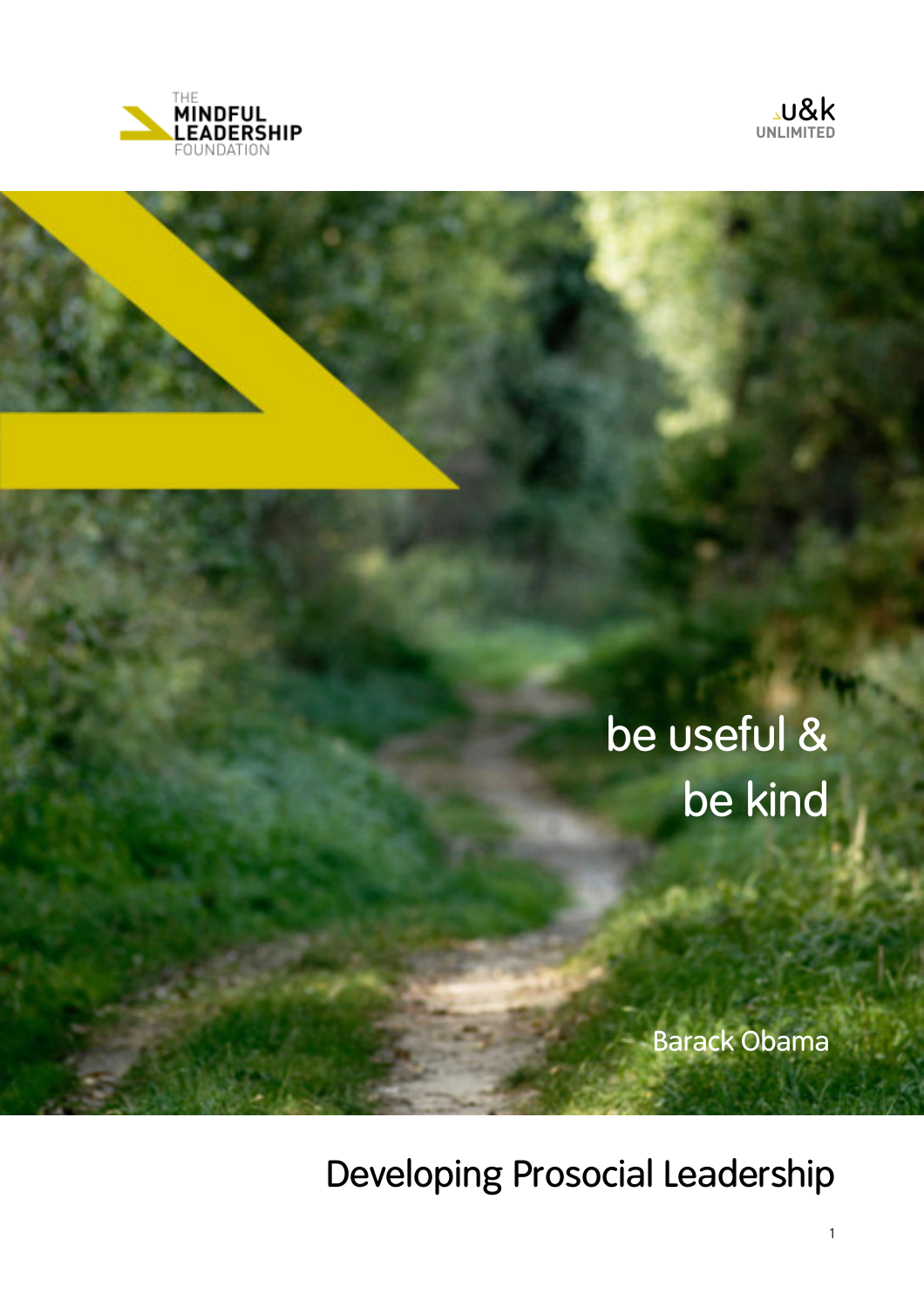

<sup>&</sup>gt;u&k **UNLIMITED**

A prosocial leader is someone who leads, lives and acts for the welfare of others and the world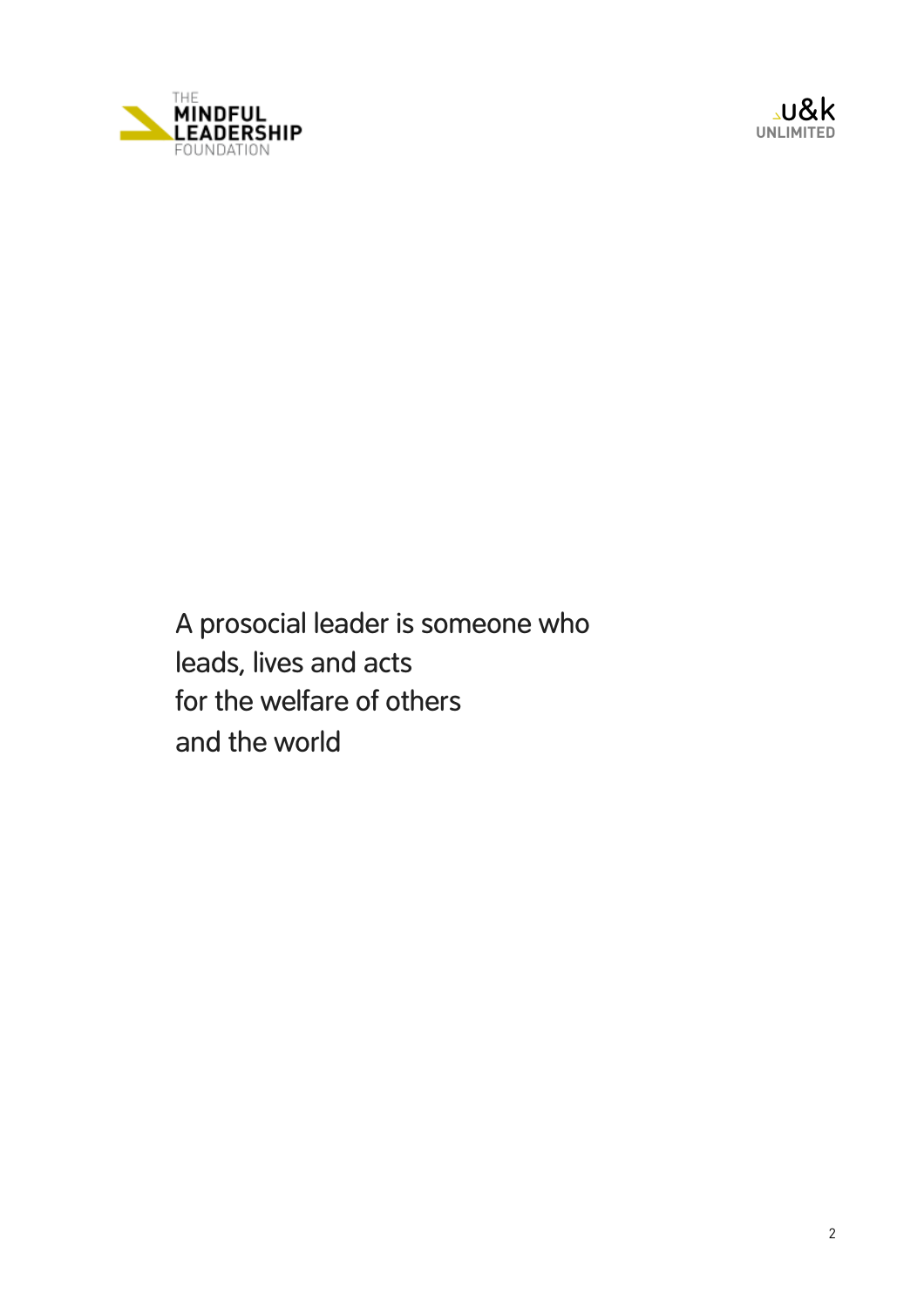



…to give and not to count the cost; to fight and not to heed the wounds; to toil and not to seek for rest; to labour and not to ask for any reward…

A Prayer of St Ignatius Loyola (1491-1556)

The dream of every family is to be able to live together happily and quietly in a peaceful home where parents will have the opportunity of bringing up the children in the best possible way, of guiding and helping them in choosing careers and of giving them the love and care which will develop in them a feeling of security and self confidence.

Nelson Mandela in a letter to his children Zeni and Zindzi 1 June 1970, Mandela The Authorised Portrait

Whatever you can do, or dream you can do, begin it. Boldness has genius, power, and magic in it. Begin it now.

Goethe

You can never err by treating everyone in the building with respect, thoughtfulness and a kind word

Colin Powell

When you are finished changing, you are finished.

Benjamin Franklin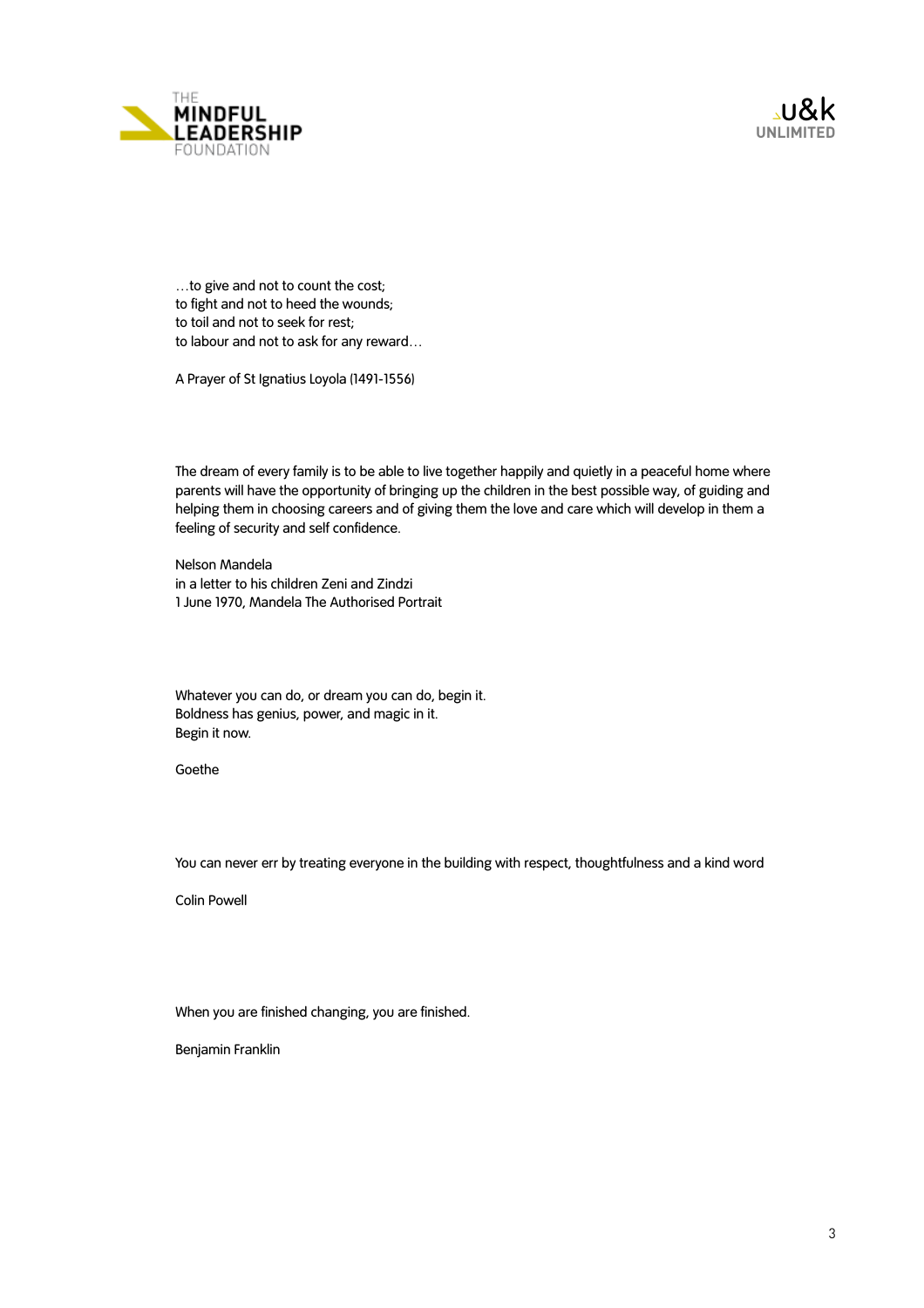

# contents

|                | statement                                    |    |
|----------------|----------------------------------------------|----|
| $\overline{2}$ | vision, mission, aims, objectives            |    |
| $\overline{3}$ | what                                         | 8  |
| $\overline{4}$ | context                                      | 10 |
| 5              | why be useful and kind?                      | 13 |
| 6              | what informs prosocial leadership?           | 18 |
| 7              | leadership thinking                          | 20 |
| 8              | <b>Useful and Kind: Prosocial leadership</b> | 22 |
| 9              | the U&K prosocial leader                     | 23 |
| 10             | values                                       | 24 |
|                | bibliography                                 | 25 |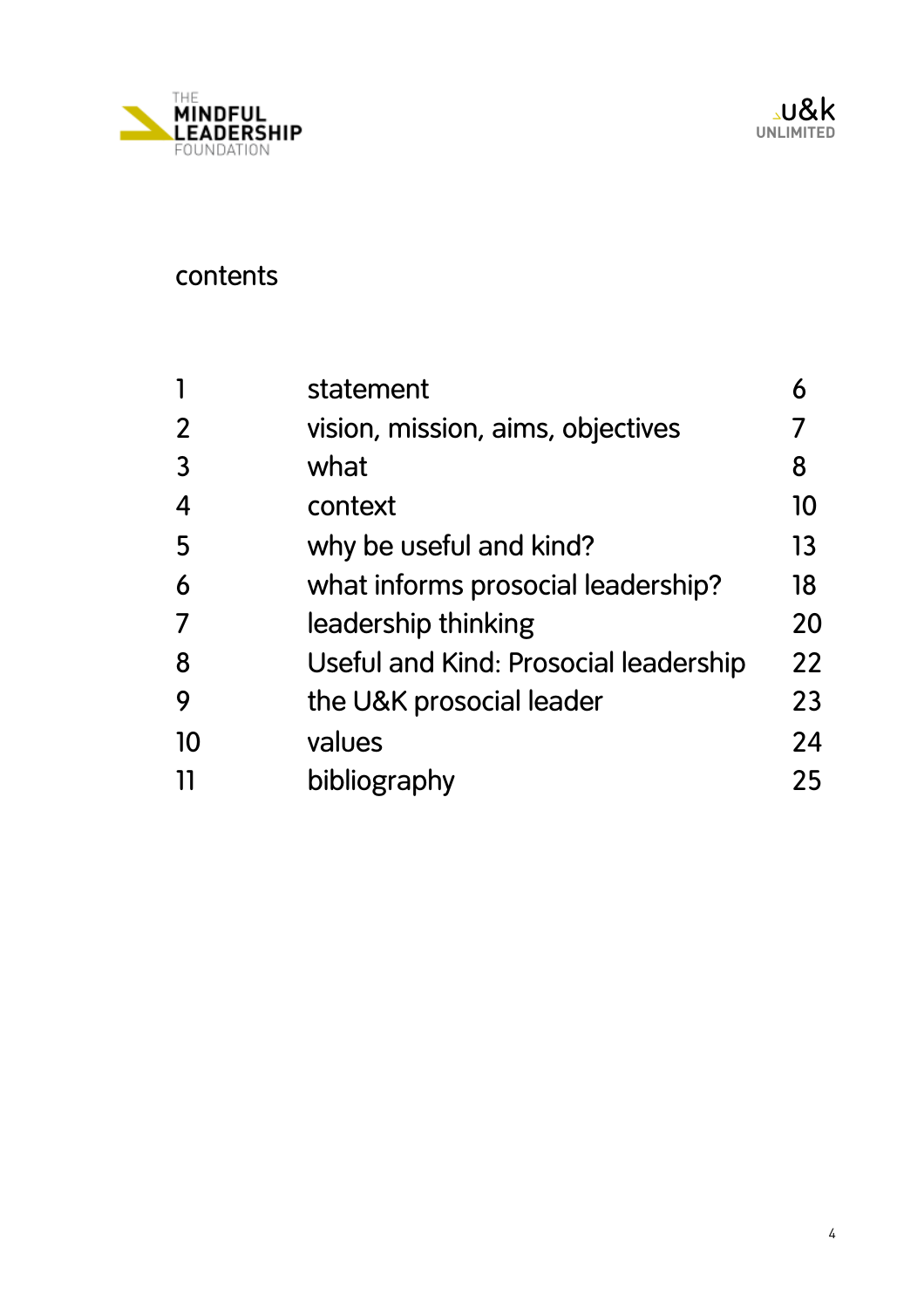

## 1 statement

We live in an unfair world. Opportunity is not equal. 1% own as much as the other 99%. War is common. Materialism in the West is God. Old models are not working for the most. Even with this imbalance the 1% use power to impose austerity and hold on rather than make sacrifices for a greater fairer world. But this is not about the rich. It is about all of us.

There are, and always have been, individuals and groups willing to put themselves on the line to bring about profound and lasting prosocial change, from the Abolitionists to the Suffragettes. They realised that profound sustainable change was about more than one person and often takes more than one lifetime. Empathy, compassion, righteous indignation fuelled prosocial change.

This work is far from done. We live in an age which will be viewed by history as pivotal. As we look back now to the build up to Kristallnacht, so will our successors judge the way we have handled the refugee crisis. Our grandchildren involved in food wars will look back on Paris 2015 with despair. Social historians will wonder why in the face of such riches were we unable to rebalance poverty and social justice.

This project takes as its starting point President Obama's suggestion that we all be 'useful and kind' and aims to develop, nurture and support prosocial leadership. It is the natural development of 15 years of working with leaders in the third and public sectors and aims to build a large constituency of those wanting to make life better for all of us, our brothers and sisters, be they neighbours or on the other side of the world. It is about celebrating diversity and difference. Giving and not counting the cost. Not fighting for what we believe is right but loving and willing it into being.

This paper is an invitation to join with us on a journey of prosocial help and support, to discuss, debate, research, collaborate and to act in order to make the world a fairer better place.

The project will learn from history, will aim to define and develop prosocial leadership in all.

A prosocial leader is someone who leads, lives and acts for the welfare of others and the world.

We can all be useful and kind. Unlimited. U&K UnLtd.

One Earth. One People. One Sky.

Duncan Fraser Project Director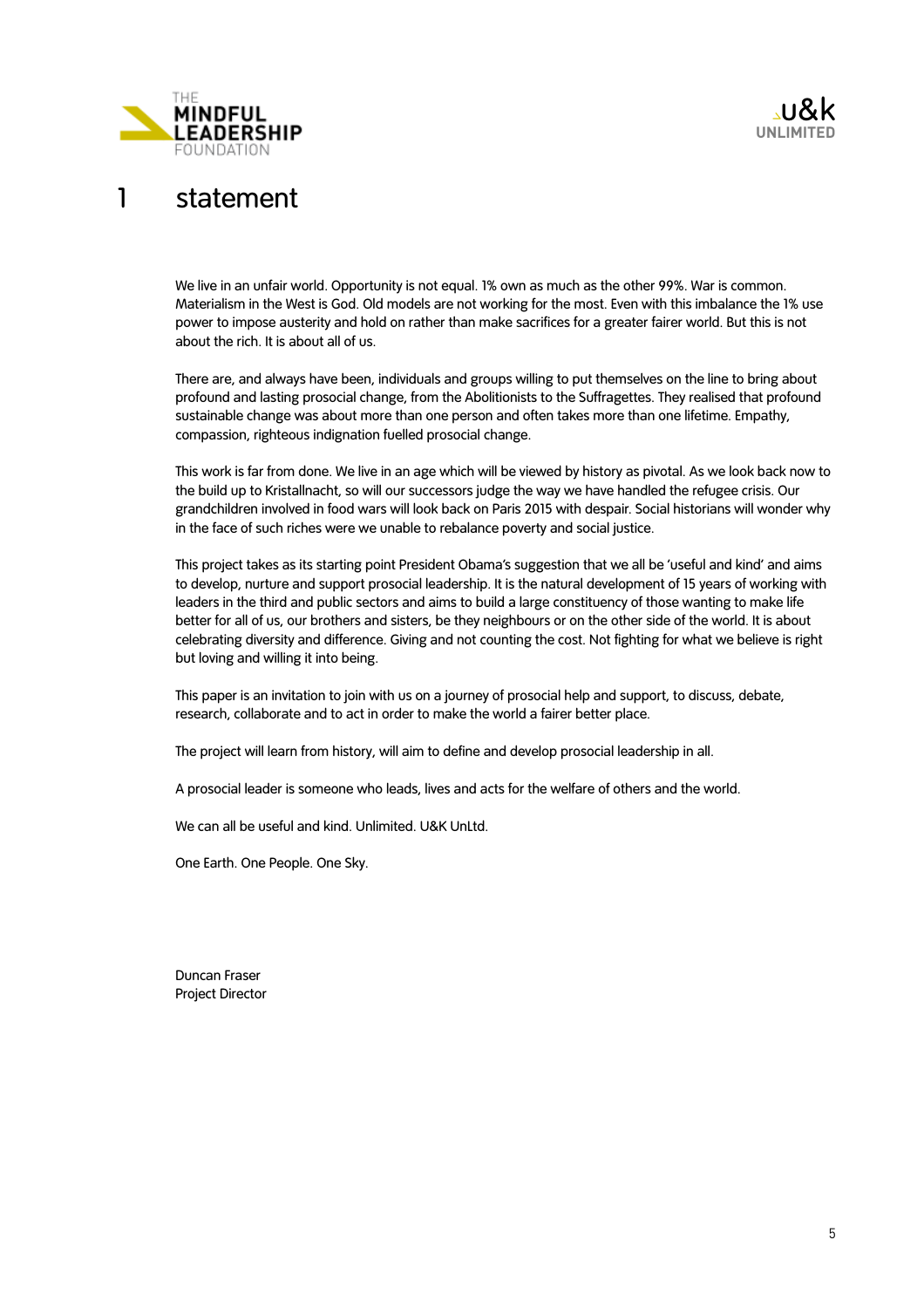



### 2 vision, mission, aims and objectives

### vision

 Our vision is for a world characterised by care, compassion, creativity, empathy, equality, excellence, fairness, kindness and love.

We believe this world can be created by people who are 'useful and kind' working to solve the global problems in a human, sustainable and mindful way

### mission

To support, sustain, nurture, challenge and develop pro-social leaders and leadership.

### aims

We aim to:

- make a positive difference in the world by modelling prosocial leadership
- be useful and kind
- develop pro-social leadership: awareness, ideas, research, debate and practice which can lead to a better, fairer more sustainable future
- support, sustain, nurture, challenge and develop a global network of prosocial leaders
- create useful and kind individuals, teams, organisations, schools and communities
- work in collaboration and partnership with others
- be a value-led, effective, efficient, caring and sustainable provider

### objectives

We aim to:

- provide high quality support services to pro-social leaders
- inform our offer with leading-edge research in collaboration with others
- create projects and networks which deliver the vision
- to develop existing and potential prosocial leaders in reflective, mindful, value-led, sustainable, psychologically informed and intelligent leadership
- to help those who make a difference in the world to make a difference for each other
- to contribute to the delivery of the Millennium 17 Goals through the development of cross-sectoral prosocial leadership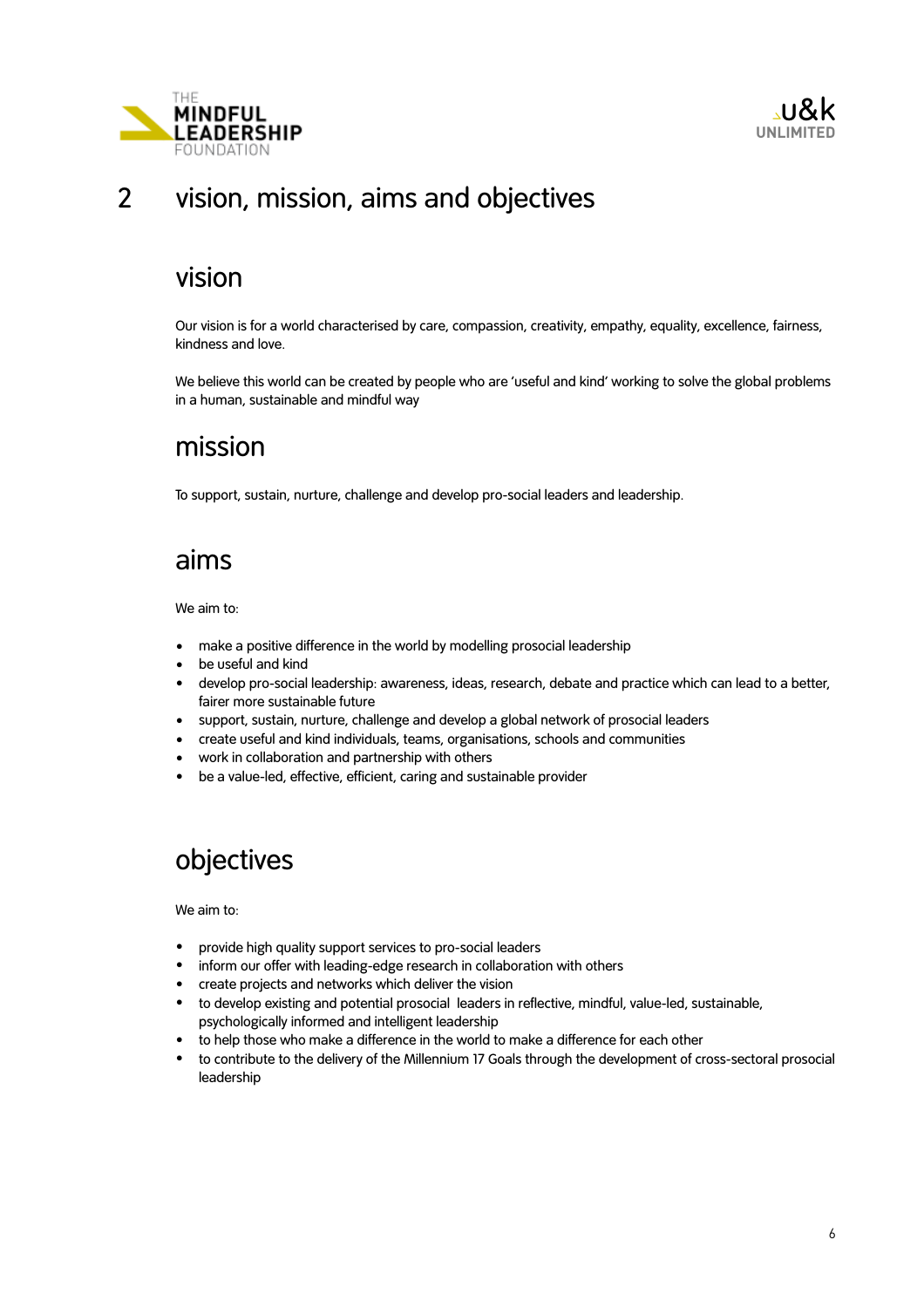

# 3 what

At this stage we will be inviting ideas for research, projects and collaborations which will meet the aims of the project. The following are indicative:

| Network                        |                                                                          | Creating a global network of prosocial leaders                                                                                                                                                                                                                                                                                                                                                                                                         |
|--------------------------------|--------------------------------------------------------------------------|--------------------------------------------------------------------------------------------------------------------------------------------------------------------------------------------------------------------------------------------------------------------------------------------------------------------------------------------------------------------------------------------------------------------------------------------------------|
| <b>Services</b>                |                                                                          | Action Learning, coaching, co-mentoring, telephone support, team<br>building, sharing best practice, campaigning, networking, information<br>resource, publications, training, social media                                                                                                                                                                                                                                                            |
| Seminars                       |                                                                          | 'Termly' talks/webinars for the constituency/network, including products<br>of research, inspirational pro-social leaders, speakers, case studies,<br>exploration of historical pro-social leadership (eg abolition of slavery,<br>Suffragettes, creation of Red Cross), preceded by networking, tied to<br>launch of publications (+webinars) and networking time. Also to include<br>the product of specific U&K Unltd projects (Kinder Communities) |
| Workshops                      |                                                                          | Topic specific with speakers/trainers from motivation to campaigning                                                                                                                                                                                                                                                                                                                                                                                   |
| Prosocial Leadership Programme |                                                                          | A year long development programme combining coaching, group work,<br>practical projects, networking (cf Institute for Compassionate Leadership,<br>ACEVO, NCVO, Clore, Cambridge Sustainable, School for Entrepreneurs)                                                                                                                                                                                                                                |
| Summer School                  | and develop their leadership                                             | Annual, International, working with young pro-social leaders to support<br>Speakers, workshops, case studies, networking, practical projects<br>Banff, Dartington, Geneva, Aldeburgh                                                                                                                                                                                                                                                                   |
| <b>International Summit</b>    |                                                                          | Every two years. First in September 2017<br>London 2017, New York 2019, Jerusalem 2021<br>Speakers, workshops, case studies, results of research, networking,<br>practical projects, celebrations/awards                                                                                                                                                                                                                                               |
| Projects                       | Housing:<br>Education:<br>International:                                 | The U&K Unltd Communities<br>The U&K Unltd School<br>Using the constituency/network including young<br>prosocial leaders and those from other projects to<br>develop international social justice projects in line with<br>the Millennium Goals                                                                                                                                                                                                        |
| Resources                      |                                                                          | A researched and dynamic framework for Prosocial Leadership,<br>publications, books, papers, personal & leadership development tool kit<br>(cf NEF 5, tMLF), think pieces, case studies, education materials                                                                                                                                                                                                                                           |
| Research                       | prosocial leaders, case studies                                          | Key behaviours, characteristics, behaviour (historical and current) of                                                                                                                                                                                                                                                                                                                                                                                 |
| Publications                   | for Happiness Great Dream)<br>research papers<br>with Prosocial leaders) | developing a simple well researched U&K Framework(cf NEF 5, or Action<br>Books (one on Prosocial leadership - how to do it, the other interviews<br>A blog from the community of prosocial leaders                                                                                                                                                                                                                                                     |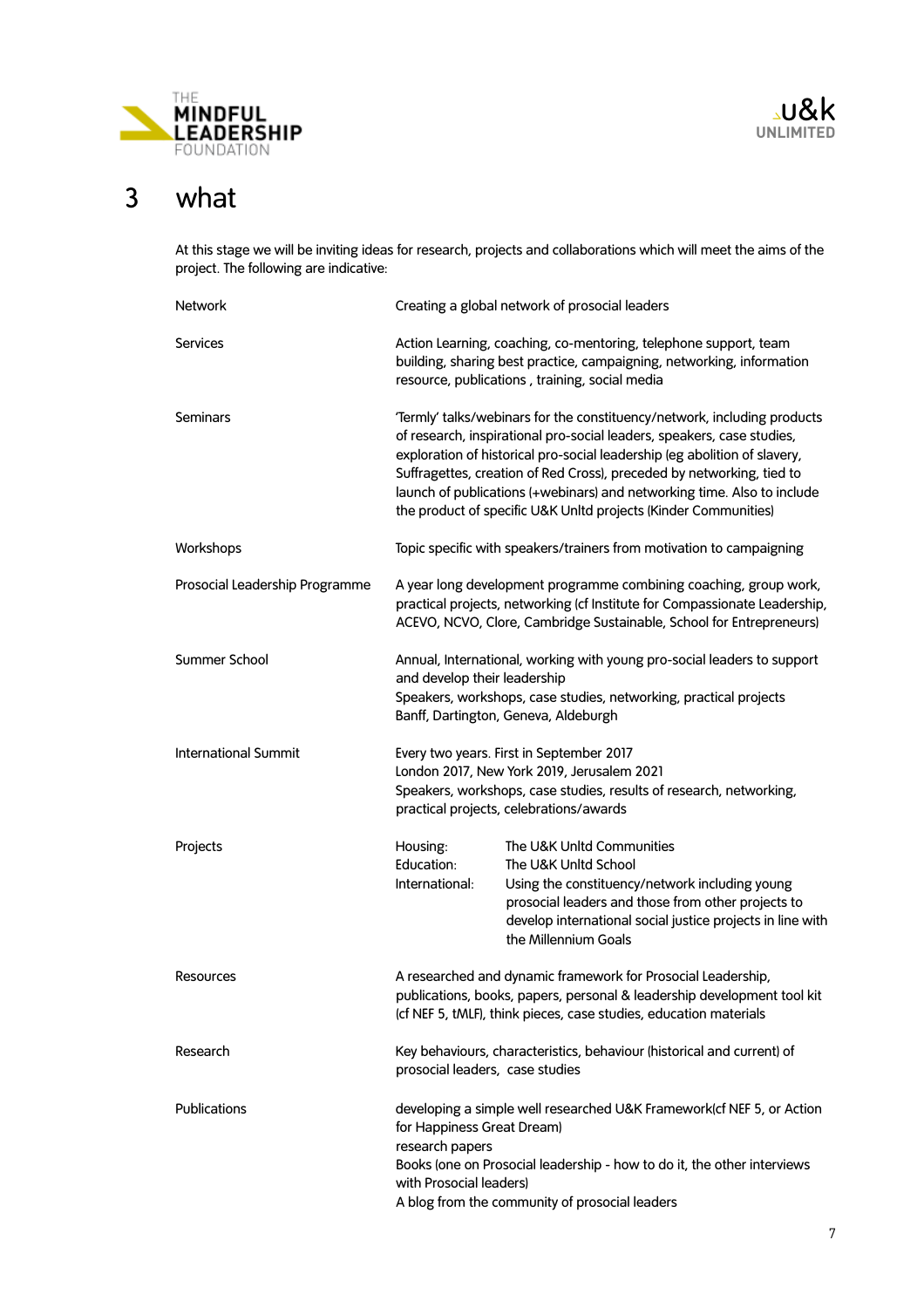



twitter - thought, word of the day, links to members of the community Facebook for the community

Tools to help to develop prosocial leaders (revised from tMLF and others) Case Studies

Materials for each project (the U&K Kinder communities, the U&K School, team, leader, parent etc)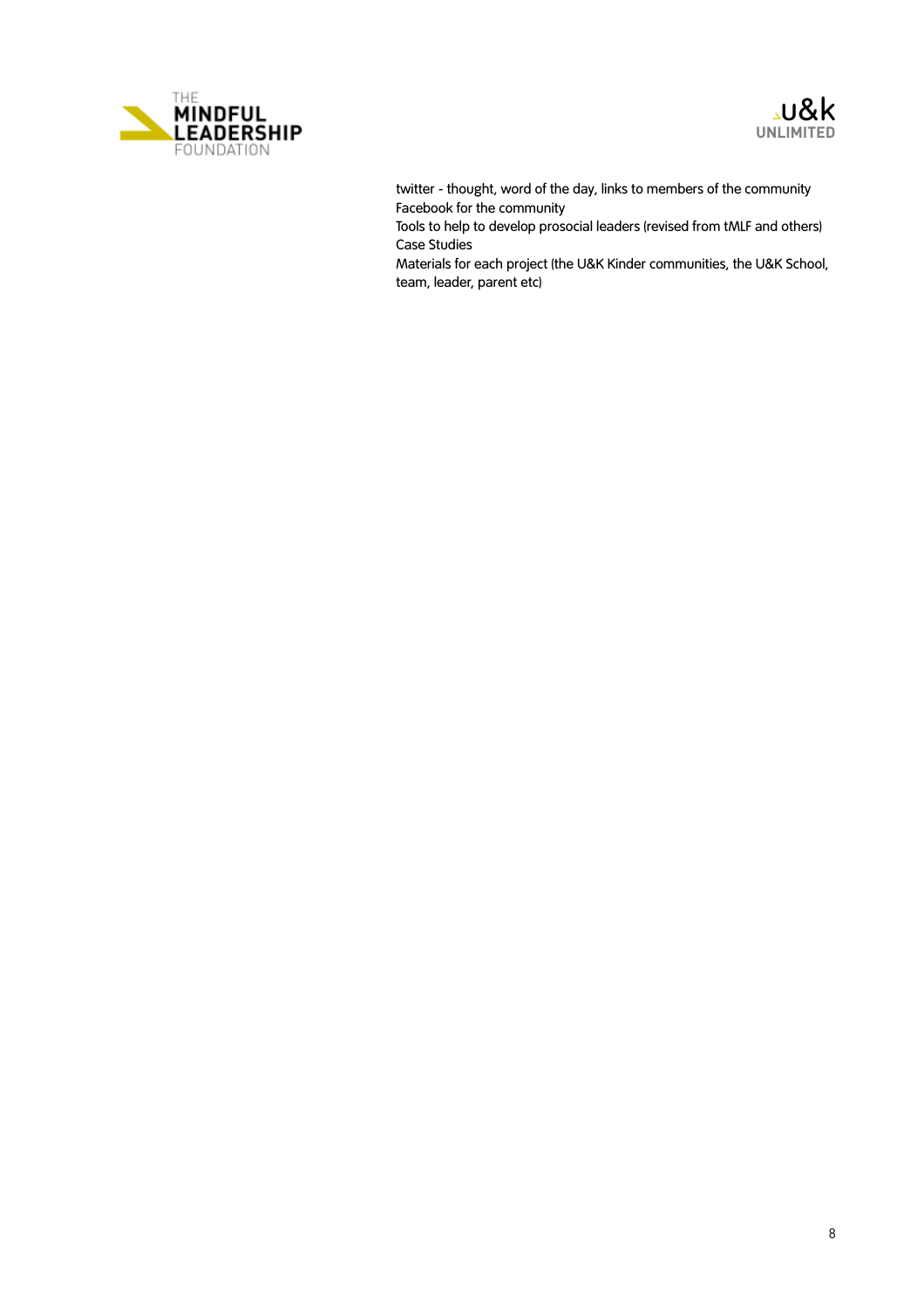

### 4 context

We live in an age of crisis. What makes it different to any other in history is that we have more knowledge through technology, education and media of its manifestations and yet we seem to lack the prosocial, mindful compassionate leadership to address the big challenges of our age. We need a leadership equally comfortable with complexity, vulnerability, humanity, reflection and action. We need to acknowledge that all of us reading this are in the world's 1% and that turning the tap off whilst we clean our teeth is not sufficient. We need to accept that the profound injustices will take longer than we have time left as guardians of families and world.

So, why, when we know it, don**'** t we do it? Why when we know some of the solutions to the environment, poverty, childrearing, mental health and to what constitutes a good life don**'** t we do it?

What is different now to any other point of change in history? Everything and nothing. What is different right now is consciousness. In an age where news is global and instant we are faced with an invitation and responsibility like never before. We know the context. We know the individual responsibility, be it turning off the tap when we clean our teeth or shopping ethically. Yet there is an urgency now. An urgency of choice. The ultimate moral judgement hangs like the sword of Damocles over our heads. The judgement of our successors.

What is different now to any other point of change in history? Everything and nothing. I**'** m from a generation whose education, all of it, was free. I have done neither National Service nor been called up to war. I enjoy an unparalleled level of choice about my life. I have free health care. I am a free agent. I can vote. I have running water. I am loved and supported. I am physically safe. I know where my next meal is coming from. I can express my views. I can play. So all of this puts me in a very privileged minority. But the fact that you are reading this probably means that you live in this cosseted world too. You probably live in a society which encourages individual meaning by noticing nuanced differentiation from your neighbour, your brother**'** s wife, your work colleague, your competitor. You live in a society which in spite of all the evidence as to the paucity of its efficacy to our individual and collective well-being, is driven by the acquisition of wealth, celebrates celebrity, measures material consumption positively, and encourages the domination of work over life. My simplistic paradox is how can there be nail technicians, viola players and professional footballers in the world when most of us don**'** t have food, education, fresh water and the environmental threat is on our doorstep. My compassion and unconditional positive regard for beauticians, musicians and sports people alike is part of my humanity. My passionate defence of their choice is political. Yet my heart and my soul, my connectedness to others and the world through our collective unconscious, through our shared genetic inheritance and through the non-stop immediate news knowledge transfer on the iPhone in my hand drives me to the radical. Why don**'** t we just get it sorted? Why don**'** t we focus in a way that transcends our individual immediate needs for the greater good of humanity in the medium and long-term?

The notion of personal sacrifice is not popular and certainly almost unthinkable to the majority, if the pay back is not immediate. Do we as a generation have to sacrifice our safety, comfort, wealth for the duration of our lives, in order that our children and theirs have a bio-diverse and sustainable planet on which to flourish and live? Is this our generation**'** s sacrifice? Previous generations have sacrificed their lives in wars, is it really harder for ours to give up so little? Can we really sleep at night with the thought that our children**'** s children may be involved in food wars?

I stop to practise what I preach. Mindfully. To reflect on the messianic tone. Where does this come from? Is it borne of my evangelical upbringing? My mother**'** s predilection for being strong in a crisis? My father**'** s mantra **'** to give and not to count the cost**'** ? My childhood vision of the judgemental high-tech God who, on judgement day, will replay in 3D my life before making his views so humiliatingly public on my failure to make the difference with my talents and gifts that I should have? My own failure to engage successfully in material success, always favouring those professions which had some easily communicable value? I reflect on the huge moral conflicts in my own life and the choices I make with my resources. My own lack of action.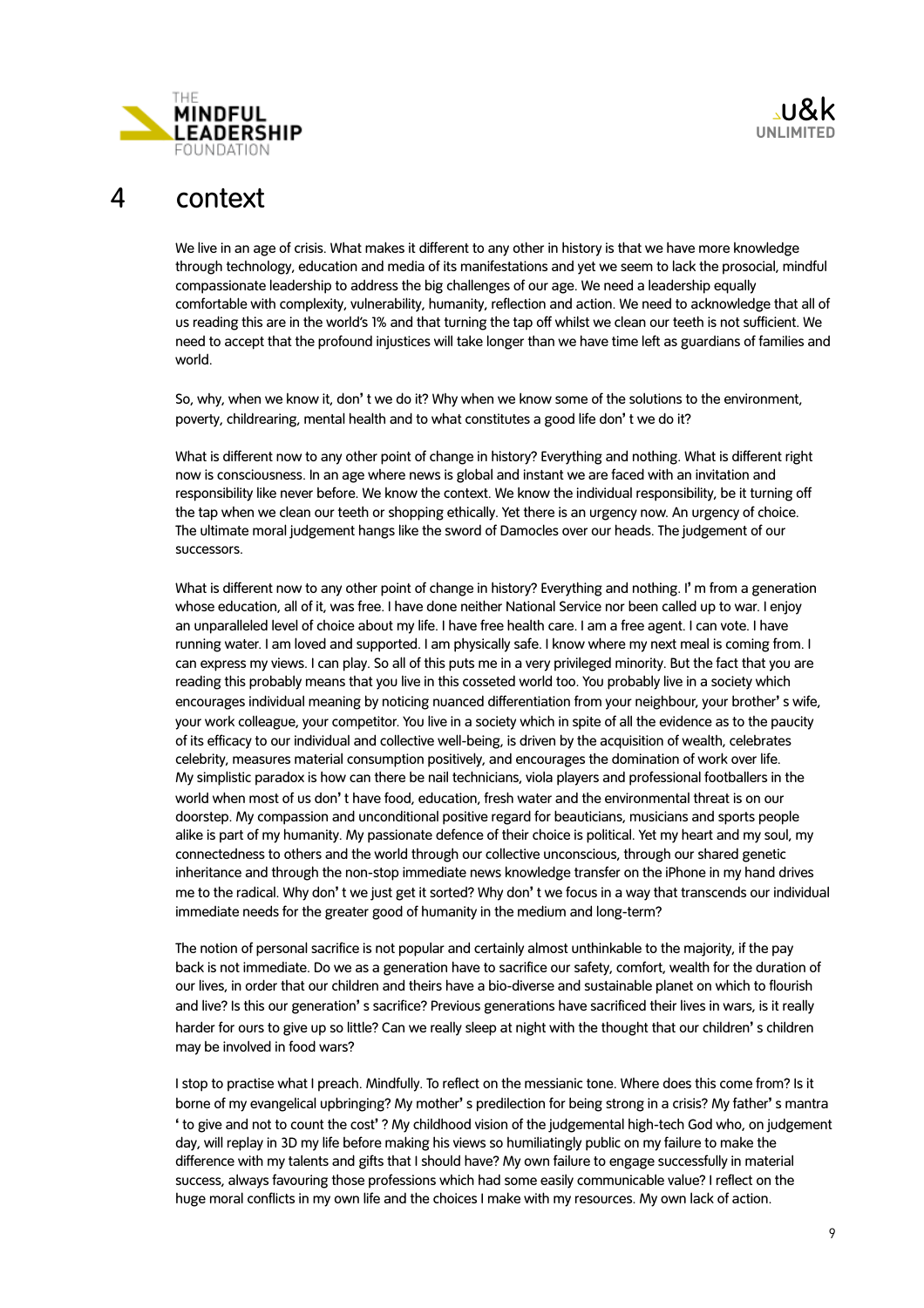

# the facts

A list of statistics is never stimulating or stirring unless we have the creative imagination, empathy and strength to live them, otherwise we can easily be overwhelmed and move back to the comfort of our own microcosms and myriad minute concerns.

William Bloom helps in his SOULution (2005:152) to give a nice easy summary of some facts which give us our first pause for thought:

If we could shrink the earth to a village with a population of 100 people with all the existing ratios remaining the same, there would be:

- 50 would suffer from malnutrition
- 6 would possess 59% of the world**'**s wealth and would be from the USA
- 1 person with a computer
- 1 person with a college education
- 30 white, 70 non-white
- 80 in substandard housing
- If you have never experienced the danger of battle, the loneliness of imprisonment, the agony of torture, or the pangs of starvation, you are ahead of 500 million people in the world
- If you have food in the fridge, clothes on your back, a roof overhead and a place to sleep you are richer than 75% of the world
- If you have money in the bank, in your wallet, and spare change in a dish someplace, you are among the top 8% of the world**'**s wealthy

#### poverty

- The World Bank**'**s latest estimates show that 1.4 billion people in developing countries were living in extreme poverty in 2005
- Recent increases in the price of food have had a direct and adverse effect on the poor and are expected to push many more people – an estimated 100 million – into absolute poverty
- In 2006 the number of children in developing countries who were underweight still exceeded 140 million.
- Globally, 570 million children are enrolled in school. 73 million children of primary school age who were out of school in 2006. In that year, primary school enrolment in developing countries reached 88 per cent on average, up from 83 per cent in 2000. In sub-Saharan Africa 38 million and in Southern Asia, 18 million children of primary school age are out of school
- Worldwide, 72 children per 1,000 under five years of age died in 2006
- A child born in a developing country is over 13 times more likely to die within the first five years of life than a child born in an industrialised country
- Every minute, a woman dies of complications related to pregnancy and childbirth. This adds up to more than 500,000 women annually and 10 million over a generation. 99% live and die in developing countries
- The risk of a woman dying from pregnancy-related causes during her lifetime is about 1 in 7 in Niger compared to 1 in 17,400 in Sweden
- Every year, more than 1 million children are left motherless and vulnerable because of maternal death. Children who have lost their mothers are up to 10 times more likely to die prematurely than those who have not
- Every day, nearly 7,500 people are infected with HIV and 5,500 die from AIDS. Globally, an estimated 33 million people were living with HIV/AIDS in 2007
- Malaria kills over 1 million people annually, 80 per cent of whom are children under five in sub- Saharan Africa. There continue to be between 350 million and 500 million cases of malaria world-wide each year
- 1 billion people do not have access to safe drinking water, and 2.5 billion lack access to basic sanitation services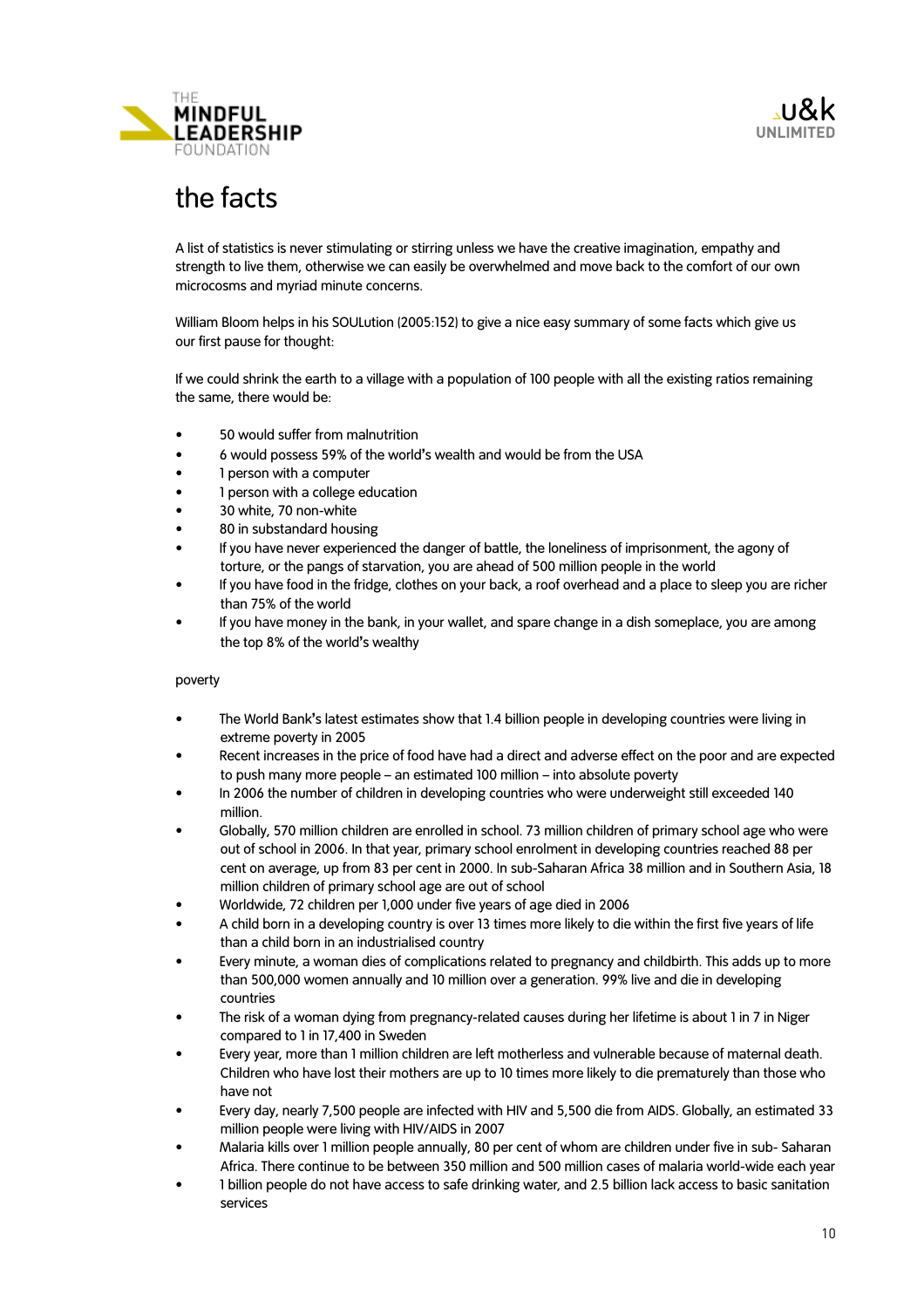



• Some 2.4 billion people live without access to modern cooking and heating services, and 1.6 billion have no access to electricity. (2) United Nation**'**s Millennium Development goals 2015

#### environment

**'**The Scientific evidence is now overwhelming: climate change presents very serious global risks, and it demands an urgent global response**'**.

Our actions over the coming few decades could create risks of major disruption to economic and social activity, later in the century and in the next, on a scale similar to those associated with the great wars and the economic depression of the first half of the 20th century. Stern Review (2008)

The Stern Review predicts a 77%-99% likelihood of 2 degree temperature change (relative to preindustrial levels) and predicts the likely outcomes of this: Food

- falling crop yields in many developing regions
- rising number of people at risk from hunger (25-60% increase in the 2080s in one study, with half the increase in Africa and West Asia

#### Water

- significant changes in water availability, one study projects more than half a billion people suffer water shortages in the 2080s
- small mountain glaciers disappear world-wide, potential threat to water supplies in several areas

#### Ecosystems

- coral reef ecosystems extensively and eventually irreversibly damaged
- possible onset of collapse of part or all of Amazonian rain forest
- large fraction of current ecosystems unable to maintain current form
- many species face extinction (20-50% in one study)

#### Weather

- rising intensity of storms, forest fires, droughts, flooding and heat waves
- small increases in hurricane intensity lead to doubling of damage costs in the US
- Risk of rapid climate change and major irreversible impacts
- onset of irreversible melting of the Greenland ice sheet

#### Stern Review

**'**Climate change is not just a moral question: it is the moral question of the 21st century. There is one position even more morally culpable than denial. That is to accept that it**'**s happening and that its results will be catastrophic; but to fail to take the measures needed to prevent it**'**. Monbiot (2007)

#### population

- The world**'**s population is currently roughly 6 billion and growing by 1bn every 12-13 years.
- the average growth rate is 1.4%, in developed countries 0.3%, and in some areas of the developing world 6 times that (World Bank http://www.worldbank.org/depweb/beyond/beyondco/beg\_04.pdf)
- life expectancy in Malawi is 36 for men and 36 for women (6), in the UK, 77.2 and 81.5 (7)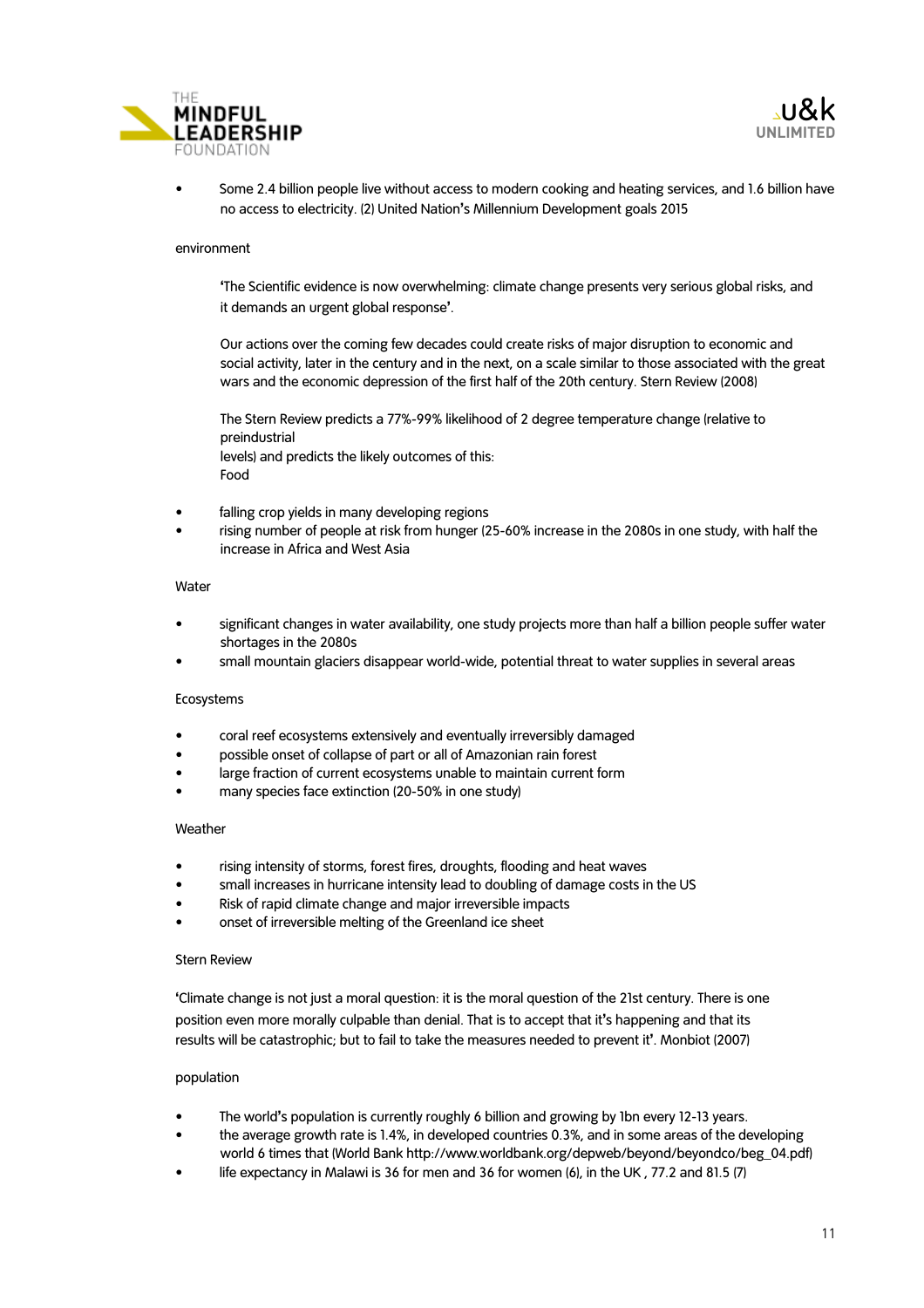



#### mental health

- 1 in 4 people will experience some kind of mental health problem in the course of a year
- mixed anxiety and depression is the most common mental disorder in Britain
- about 10% of children have a mental health problem at any one time
- the UK has one of the highest rates of self harm in Europe at 400 per 100,000 population
- only 1 in 10 prisoners has no mental disorder
- Approximately 450 million people world-wide have a mental health problem
- 8-12% experience depression in any year.
- 5865 people died by suicide in 2007 (a 15% decrease over 5 years)

#### other

- money: global recession, the collapse of Lehman brothers, unemployment, bankers**'** bonuses, deflation, MP**'**s expenses, an economy which doesn**'**t value the true cost of materials (Goldsmith 2009).....
- happiness: a huge interest and research base through the positive psychology movement shows that there is no correlation between material wealth and happiness. There are different views about ways to measure happiness (ONS) but there is general agreement that society isn**'**t constructed to build our happiness
- work: Sennett (1998) and Bunting (2004) both show the way in which our employers demand ever more of us. As recession bites we all do more, taking over the work of our ex-colleagues. The Blackberry on the train, the emails on holiday and yet the crisis requires Mindful leaders to go Beyond Obligation. (15)
- technology, the exponential growth
- the exponential pace of change
- shifting global power and wealth, asia/china
- the impact of capitalism on food production
- spiritual hunger for meaning and connection/ purpose the existential questions, why?
- politics: voter apathy, short-termism of democratic process

#### Progress

The Millennium Development Goals were reviewed in 2015 and there was some good news but still a huge way to go. http://www.un.org/millenniumgoals/2015\_MDG\_Report/pdf/MDG%202015%20rev%20(July%201).pdf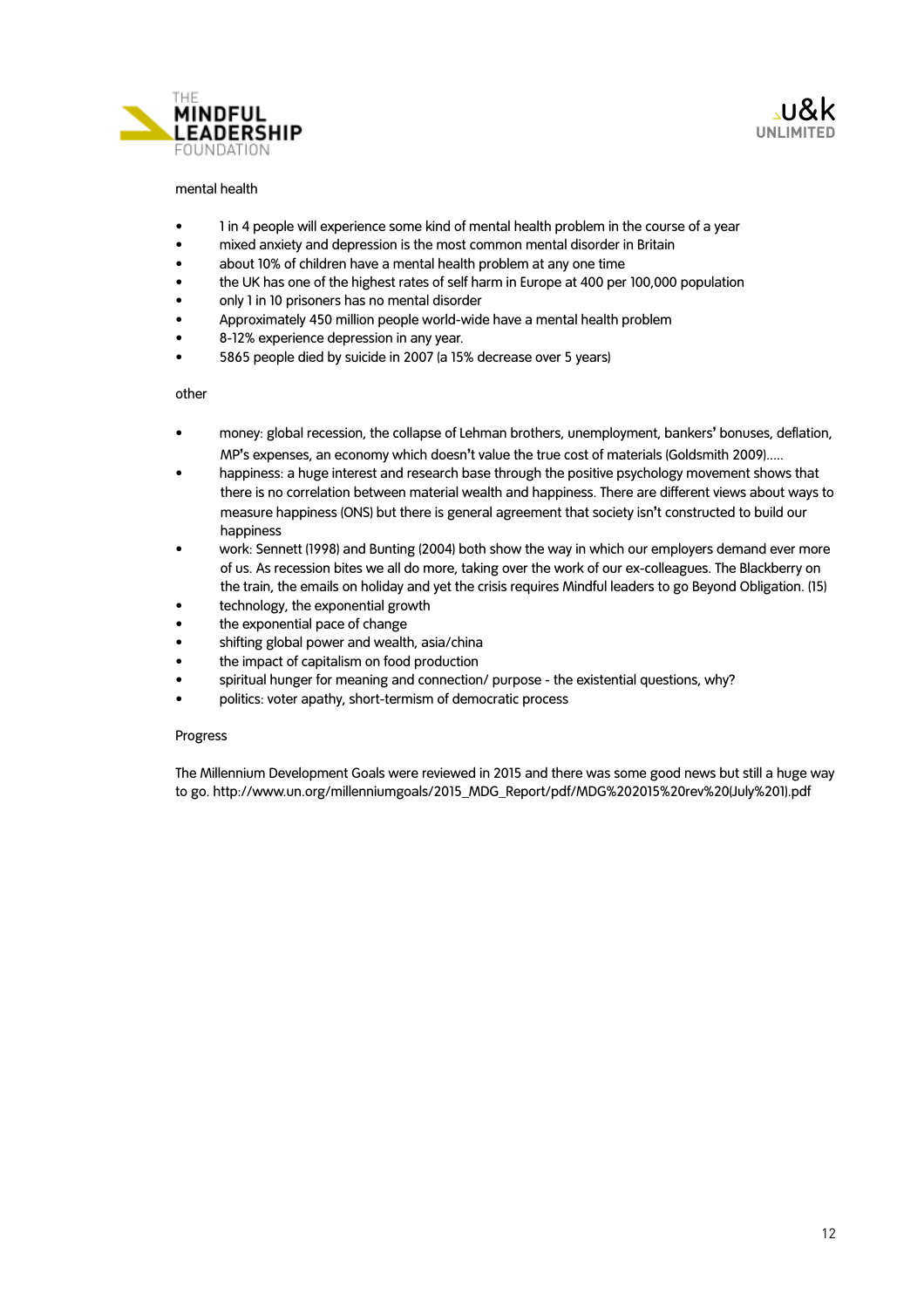



## 5 why be Useful & Kind?

Prosocial *in the interests of society as a whole* Chambers Dictionary Prosocial behaviour *voluntary behaviour intended to benefit another Actions that benefit other people or society as a whole Helping, sharing, donating, co-operating, and volunteering***.**  Brief, Motowidlo (1986). *Obeying the rules and conforming to socially accepted behaviours (such as stopping at a "Stop" sign or paying for groceries) are also regarded as prosocial behaviours***. Baumeister & Bushman (2007***) These actions may be motivated by empathy and by concern about the welfare and rights of others.* Sanstock (200*7)* 

> *Helping behaviour, prosocial behaviour and altruism interchangeably used. Helping is the broadest term including all forms of inter-personal support*

> *Prosocial behaviour is narrower. The action is intended to improve the situation of the help-recipient, the actor is not motivated by the fulfilment of professional obligations and the recipient is a person not an organisation.*

*Altruism refers to prosocial behaviour that has an additional constraint, namely that the helper's motivation is characterised by perspective taking and empathy.* Bierhoff (2002)

Just as Seligman started to turn psychologists' attention towards positive affect and behaviour in positive psychology away from the previous hundred years of attention on the pathological, so attention started to be paid to prosocial behaviour as the antithesis of antisocial behaviour.

There is evolutionary proof of the benefits of prosocial behaviour. We are socialised for kindness, for 'sharing nicely', whether holding the door open or looking after the sick, parenting our children or helping those in distress. If parents and primary caregivers had not been prosocial the human race wouldn't have survived.

Frans de Waal (2010)l said '*it is long overdue that we jettisoned our beliefs about human nature—proposed by economists and politicians—that human society is modeled on the perpetual struggle for survival that exists in nature. This is mere projection on our part. Nature is replete with examples of [cooperation](https://www.psychologytoday.com/basics/teamwork) and empathy'.* 

Yet the terrain of prosocial behaviour is more complicated than that in our modern age. We help if the cost of helping is less than the perceived benefit to the recipient. We help because we expect to have it noticed. We do it to be liked. We help because we hope to be helped. Or we are repaying earlier help. We believed that we would be loved or more acceptable to our parents if we were kind. Faith traditions have furnished us with helping narratives.

*Prosocial behavior is defined as actions that benefit other people or society as a whole (Twenge, Ciarocco, Baumeister, & Bartels, 2007). It is characterized by helping that does not benefit the helper; in fact, prosocial behavior is often accompanied by costs. Psychologists suggest that one way this behavior may outweigh the associated costs concerns the human desire to belong to a group. Helping facilitates group work and in turn, provides individuals with immense benefits for the long run (Twenge et al., 2007).*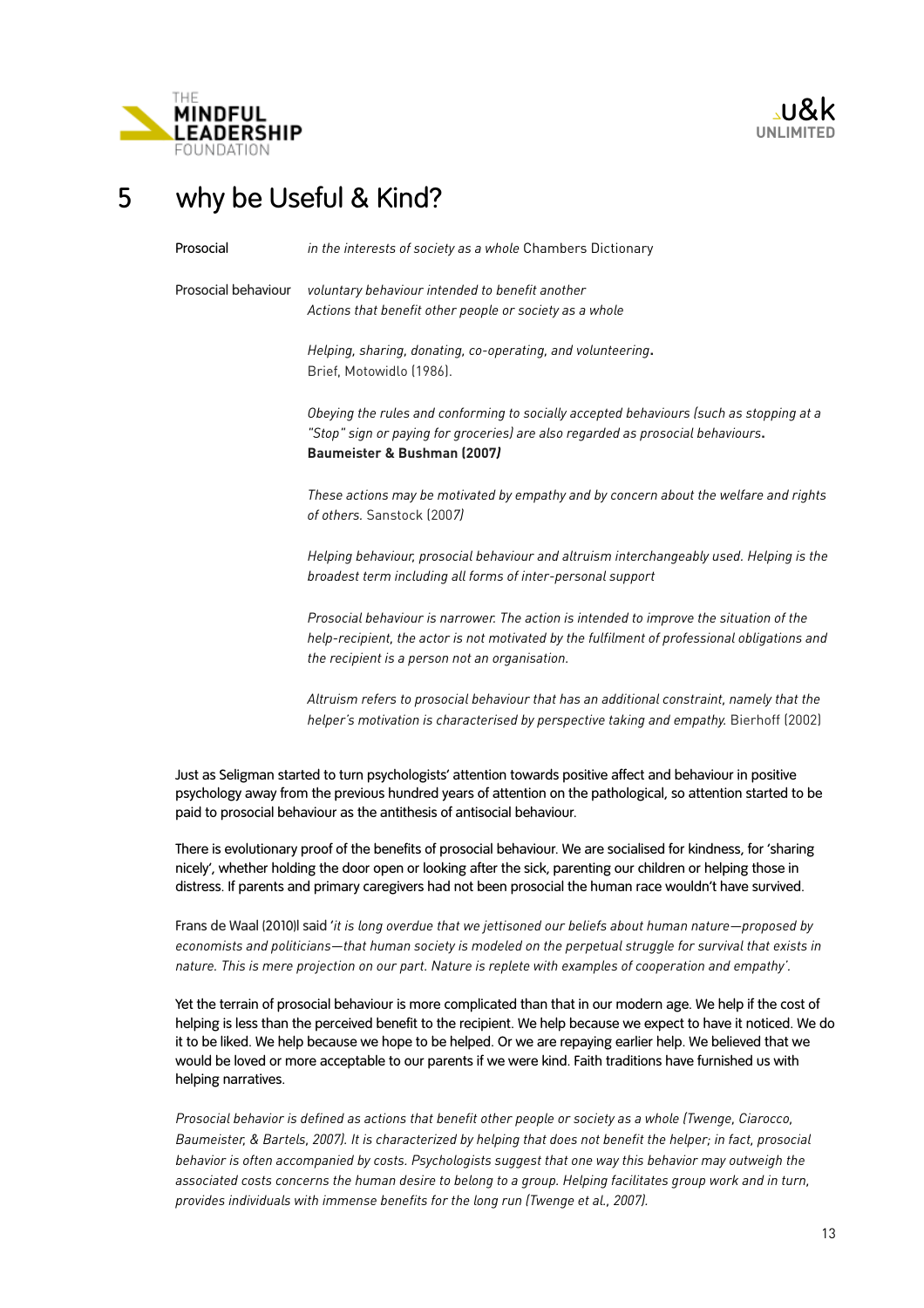

*From an evolutionary perspective, early humans' survival relied strongly on the processes of giving and helping. Those who displayed prosocial dispositions were thus met with evolutionary success (Penner 2005). Group selection evinces that if two groups are in direct competition with one another, the group with the larger number of altruists will have an advantage over a group of mainly selfish individuals (Penner 2005). Kin selection, or the successful transmission of one's genes from all sources to the next generation, is thus supported (Penner 2005). Religious practice has also been associated with prosocial and helping behaviors, as helping is often considered a religious obligation. Weight on giving and helping in the Judeo-Christian culture can be considered a primary reason that prosocial behavior is a social norm and moral imperative in Western Culture today (Knickerbocker 2003).*

*The term prosocial behaviour arose in the 70s leading to psychological analysis of the giving, helping and sharing processes.* 

#### Wiki, Prosocial Behavior May 2016

It is maybe a difficult socio-biological query but why was the narcissistic process so strong that we believed our genes were the strongest, somewhat paradoxically with our benefiting from prosocial behaviour! Is it that the fittest are the most prosocial? Was it actually selfish to help the wounded colleague from our tribe so that we weren't put in the way of danger? And does the outcome justify the means. An old philosophical chestnut. Why did the Good Samaritan do it? (Luke 10: 29-3). The live comparison would be the member of the Ku Klux Clan crossing the street on his way to a meeting to help the injured Muslim and pay for her healthcare.

There is a reciprocity norm, 'I'll do it for you because then you will do it for me. I might get something from you immediately, or you might not pay me back for a long time, until I come to you and ask a favour'.

*With egoistic motivation, self-importance or one's own image is the primary driver for prosocial behavior (Knickerbocker 2003). Egoists thus act prosocially when reputational incentives are at stake (Simpson 2008).*

*Thus, altruistic individuals who are most likely to give in the absence of rewards are those who do not seek reputational gains (Simpson 2008)* 

*Reciprocal altruism explores the evolutionary advantages of helping unrelated individuals, where the favor is repaid in kind (Penner 2005), while indirect reciprocity addresses the receipt of such long-term benefits or rewards for short-term prosocial acts. Furthermore, altruists are more likely to indirectly reciprocate others' prosocial behaviors (Simpson 2008) Whereas egoisim is return favours to those provided help in the past* 

Some demonstrate prosocial behaviour in fear of a judgement whether parental or religious - the powerful image of judgement day both for 'reward in heaven' or the castigation so many expect, often created from parental and religious messages. Again does the motivation negate the outcome?

Liz Dunn (2014) has shown in her now famous experiments that it is better to give than to receive by measuring the happiness of students asked to either spend a gift of money on themselves or others, even though they predicted otherwise. The field of positive psychology (Dunn 2014, Seligman 2003, 2011, Lyobimorsky 2010) has focused on the limitations of money in generating happiness. Action for Happiness http:// www.actionforhappiness.org has popularised, along with others, the idea of making Random Acts of Kindness as seen in the film Pay it forward.

We find it easier to help those close by. Those we love or are related to. Those in most need. The third sector has worked tirelessly to create positive messages about our helping those on the other side of the world. The west's history with the developing world is often very far from prosocial behaviour, taking rather than giving, ruling rather than empowering. History is full of examples of power seeking, abuse of power, desperation to hold on to it, characterising the other as inferior. Sadly this is not just history but continues in current presidential debates.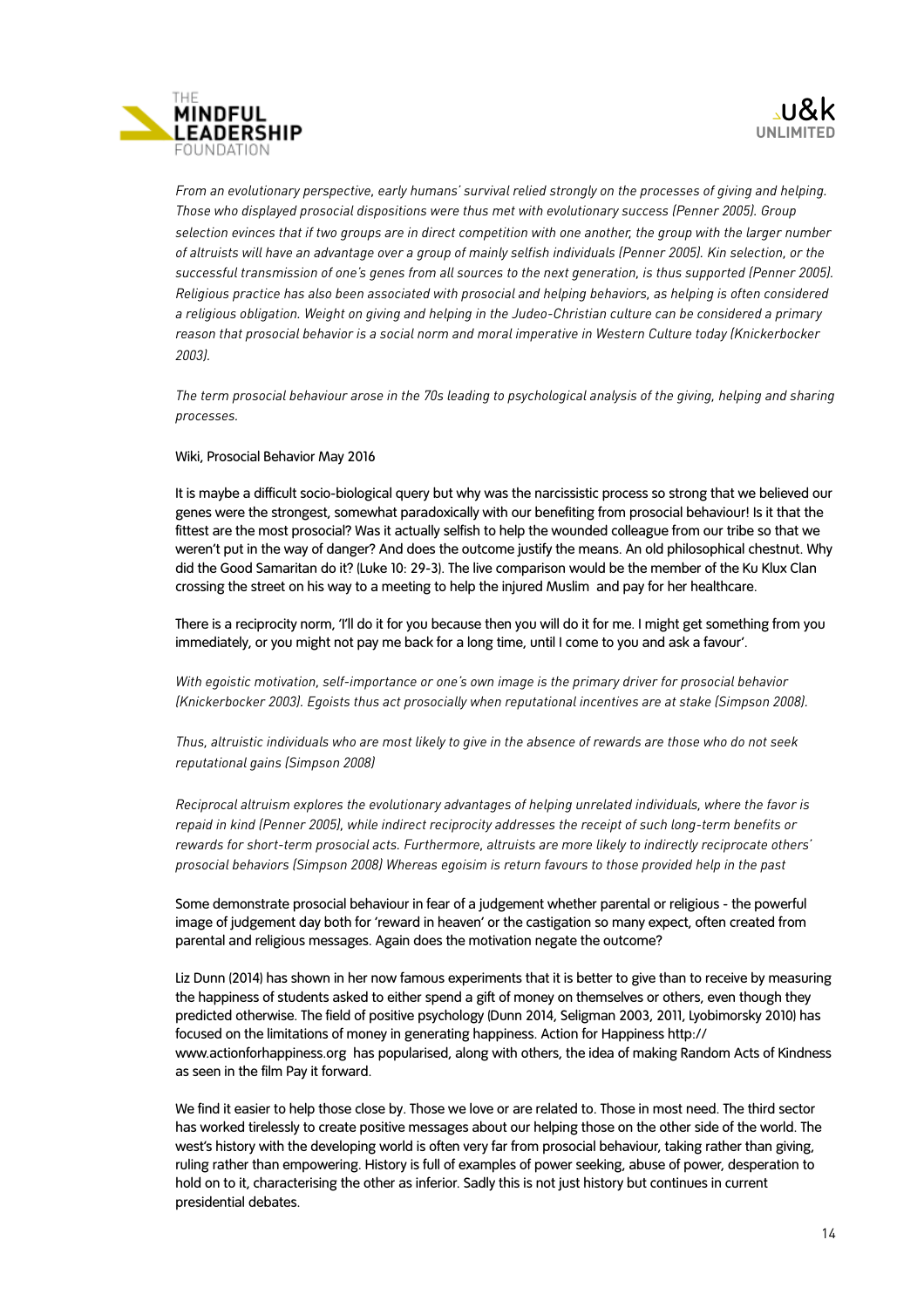

How then can we show prosocial behaviour to those who have abused it? The depth of our psychological understanding helps hugely here. We know that the bully has often been bullied, just as all abusers have been abused even though all those abused or bullied do not go on to perpetrate that behaviour. Our understandings of defences against fear, insignificance, vulnerability and death help us to understand the acting out going on across the world.

Prosocial behaviour is about showing kindness to all. Showing love to the murderer. Healing the abuser. Demonstrating forgiveness as the inspirational Forgiveness Project (Cantacuzino 2015) shows or the Truth and Reconciliation of Nelson Mandela and others. Speaking a kind truth to power.

Yet there is an urgency which there hasn't been in history.

*Our economic system and our planetary system are now at war. Or, more accurately, our economy is at war with many forms of life on earth, including human life. What the climate needs to avoid collapse is a contraction in humanity's use of resources; what our economic model demands to avoid collapse is unfettered expansion. Only one of these sets of rules can be changed, and it's not the laws of nature.* Naomi Klein 2015

Are we suffering from compassion fatigue? (Moeler 1999, Rothschild 2006). Are we inured by over-presentation on the TV from Biafra to Calais? Can ideas from new physics which acknowledge we are all made from the same carbon atoms on the one hand, or religious beliefs on the other, help us to connect with our brothers and sisters? The Christian tradition speaks to this. Matthew 25:40 'Whatever you did for one of the least of these brothers and sisters of mine, you did for me'.

Self-trauma is often the precursor to our own prosocial behaviour, not wanting others to suffer as we or our loved ones have. The whole tradition of 'wounded healer', we heal ourselves by healing others. Service to others is also vital for post-traumatic growth.

So why if it is in our interests to give of money, time, expertise, kindness and love have we failed to do so more effectively? Nudge (Sunset CR and Thaler RH Penguin, 2009) the influential book gave birth to the Behavioural Insights Unit Marshall (2015) in Downing Street and looked at ways in which we can be persuaded to make healthy choices. Marshall (2015) also looked at why it is so hard for us to make the necessary prosocial changes to ameliorate the impacts of climate change. It also depends on who the message comes from - the notion of a Big Society fell apart when it became apparent that it was a way of dressing austerity and not the authentic encouragement of prosocial behaviour.

There is a Buddhist principle of dependent origination. The Dalai Lama notes that our own happiness is dependent on the happiness of others. The Dalai Lama (2001) observes that happiness does not come from material things but rather from a deep, genuine concern for others' happiness. Focusing on one's own needs instead of others' results in negative emotions that prevent true and lasting happiness for the self.

Ubuntu is a South African ethic or ideology focusing on people's allegiances and relations with each other. The word comes from the Zulu and Xhosa languages. Ubuntu is seen as a traditional African concept.

#### It means:

- humanity towards others
- belief in a universal bond of sharing that connects all humanity
- humanity to others
- I am what I am because of who we all are
- I am because we are
- humanity or fellow feeling; kindness. [Nguni]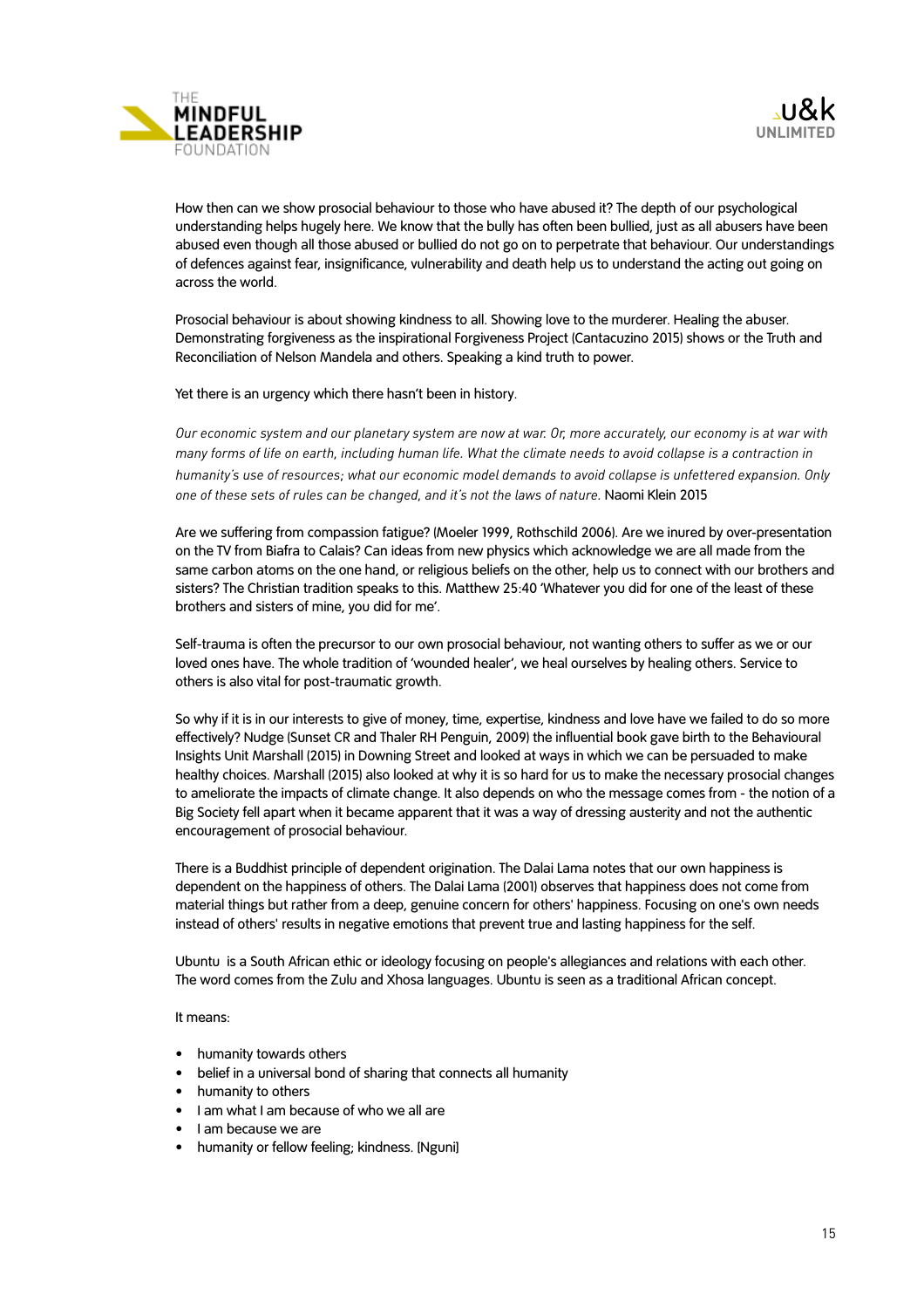

Ubuntu is seen as one of the founding principles of the new republic of South Africa and connected to the idea of *an African Renaissance. Desmond Tutu said 'Ubuntu - the essence of being human. Ubuntu speaks particularly about the fact that you can't exist as a human being in isolation. It speaks about our interconnectedness. You can't be human all by yourself, and when you have this quality - Ubuntu - you are known for your generosity. We think of ourselves far too frequently as just individuals, separated from one another, whereas you are connected and what you do affects the whole world. When you do well, it spreads out; it is for the whole of humanity. Ubuntu is very difficult to render into a Western language. When we want to give high praise to someone we say, "Hey, so-and-so has ubuntu". Then you are generous, you are hospitable, you are friendly and caring and compassionate. You share what you have. It is to say, "My humanity is caught up, is inextricably bound up, in what is yours" . . . We say, "A person is a person through other persons". A person with ubuntu is open and available to others, affirming of others, does not feel threatened that others are able and good, for he or she has a proper self-assurance that comes from knowing that he or she belongs in a greater whole and is diminished when others are humiliated or diminished, when others are tortured or oppressed. To forgive is not just to be altruistic. It is the best form of self-interest. What dehumanises you inexorably dehumanises me. [Forgiveness] gives people resilience, enabling them to survive and emerge still human despite all efforts to dehumanise them.'* Tutu (2000)

This idea is simply that we can only be fully who we are because of each other.

So how can we love people into helping others? How can we model prosocial behaviour? How can we lead them and ourselves to it?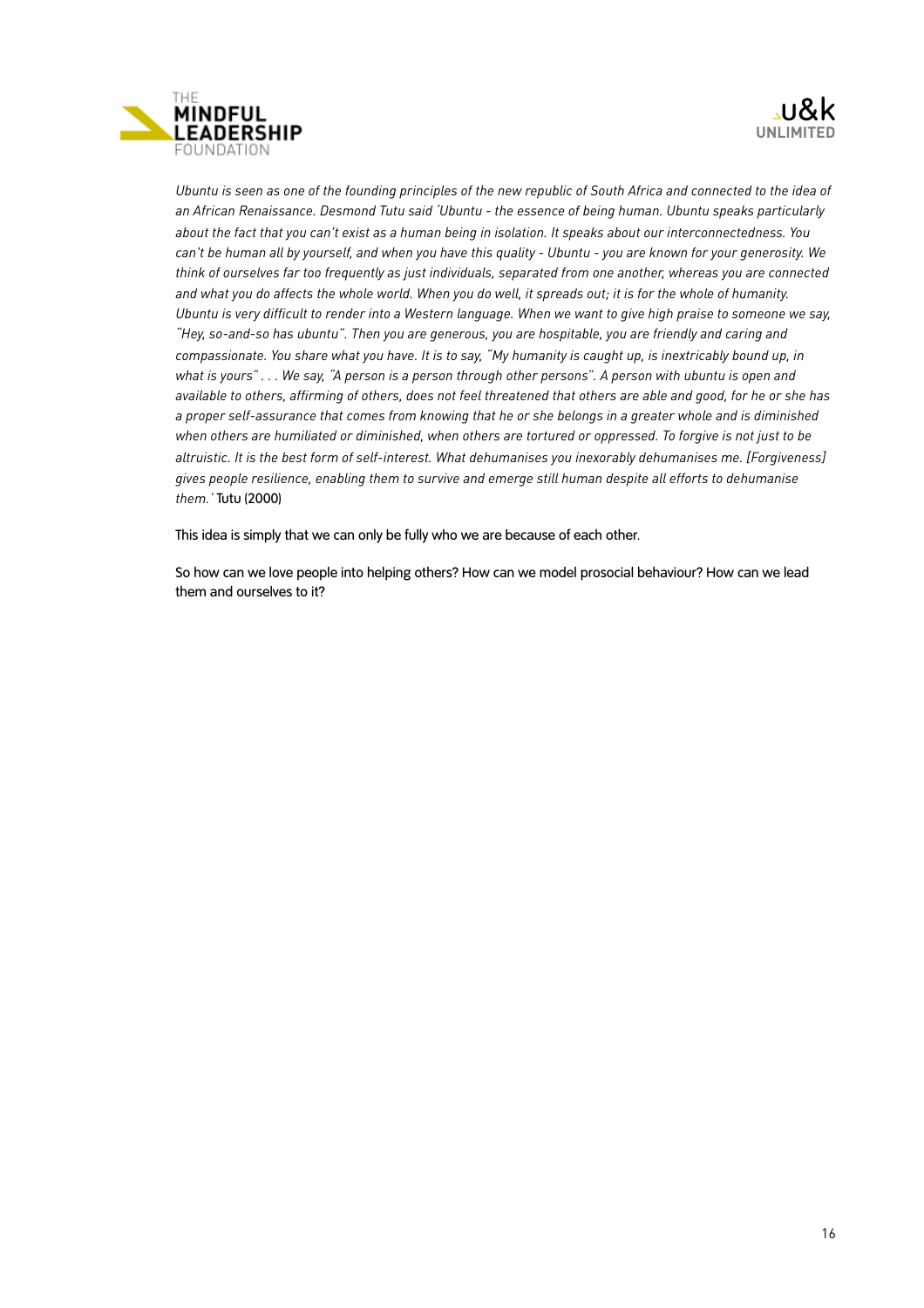



### 6 what informs prosocial leadership?

- sympathy, empathy, compassion, altruism
- prosocial behaviour and psychology
- ideas of leadership: compassionate, servant, mindful, organisational citizenship

Sympathy, empathy, compassion and altruism

These terms are often confused. Sympathy is your pity and sorrow for the other, Empathy the ability to feel the other's feelings, Compassion is wanting to do something about them.

#### Sympathy

- feelings of pity and sorrow for someone else's misfortune
- the formal expression of pity or sorrow for someone else's misfortune

#### Empathy

- Empathy is different from sympathy, which is pity or sorrow for others' misfortunes. They share a common root in -pathy, from the Greek pathos, "feeling." Where they differ is in their prefixes: sym- means "with," while em- means "in." If you can empathize with someone, it's because you have been in their place: you've "walked a mile in their shoes," but here are some more detailed definitions:
- able to name your own feelings
- able to be with own feelings without feeling the need to close them down
- able to sense other people's feelings
- comfortable with other people's feelings
- able to imagine the inner world of the other person, being 'as if' them, without the presumption to know
- Carl Rogers To perceive the internal frame of reference of another with accuracy and with the emotional components and meanings which pertain thereto as if one were the person, but without ever losing the "as if" condition. Thus, it means to sense the hurt or the pleasure of another as he senses it and to perceive the causes thereof as he perceives them, but without ever losing the recognition that it is asif I were hurt or pleased and so forth
- Heinz Kohut Empathy is the capacity to think and feel oneself into the inner life of another person
- Daniel Batson A motivation oriented towards the other
- D. M. Berger The capacity to know emotionally what another is experiencing from within the frame of reference of that other person, the capacity to sample the feelings of another or to put oneself in another's shoes
- Jean Decety A sense of similarity in feelings experienced by the self and the other, without confusion between the two individuals
- Simon Baron-Cohen Empathy is about spontaneously and naturally tuning into the other person's thoughts and feelings, whatever these might be [...]There are two major elements to empathy. The first is the cognitive component. Understanding the others feelings and the ability to take their perspective [...] the second element to empathy is the affective component. This is an observers appropriate emotional response to another person's emotional state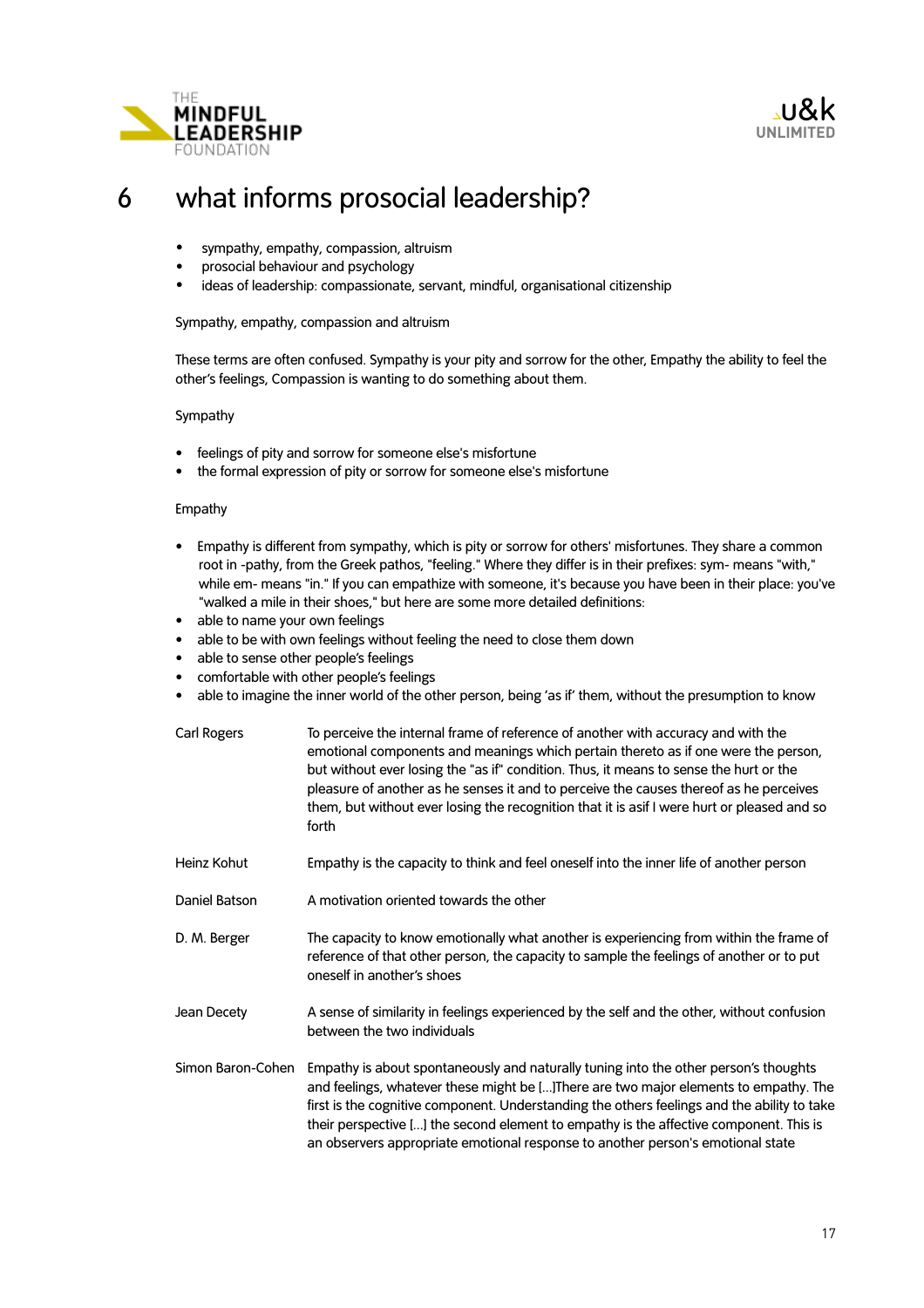



Khen Lampert [Empathy] is what happens to us when we leave our own bodies...and find ourselves either momentarily or for a longer period of time in the mind of the other. We observe reality through her eyes, feel her emotions, share in her pain.."

Since the discovery of Mirror Neurons empathy has been shown to be more than observation of physical behaviours, replication of them, or somatic expression resulting from described feelings but a neurological mirroring. (Mother and child)

#### Compassion

You are able to enter into the other's feelings but wanting to alleviate them.

'Compassion is a mental state endowed with a sense of concern for the suffering of others and aspiration to see that suffering relieved'. Jinpa

It comprises:

- 1 A cognitive component: "I understand you"
- 2 An affective component: "I feel for you"
- 3 A motivational component: "I want to help you"

#### Altruism

Unselfish interest in or care for the welfare of others Webster

Principal of living and acting in the interest of others Chambers

Altruism is a concern for the welfare of others as an end in itself. Improving the welfare of others often requires a cost in terms of time, energy and risk.

Wilson DS (2015)

Other considerations

Beneficence 'acts of mercy, kindness and charity' intended to benefit or promote the good of others (Beauchamp 2008)

Benevolence, morally valuable character virtue of being disposed to act for the benefit of others (Beauchamp 2008)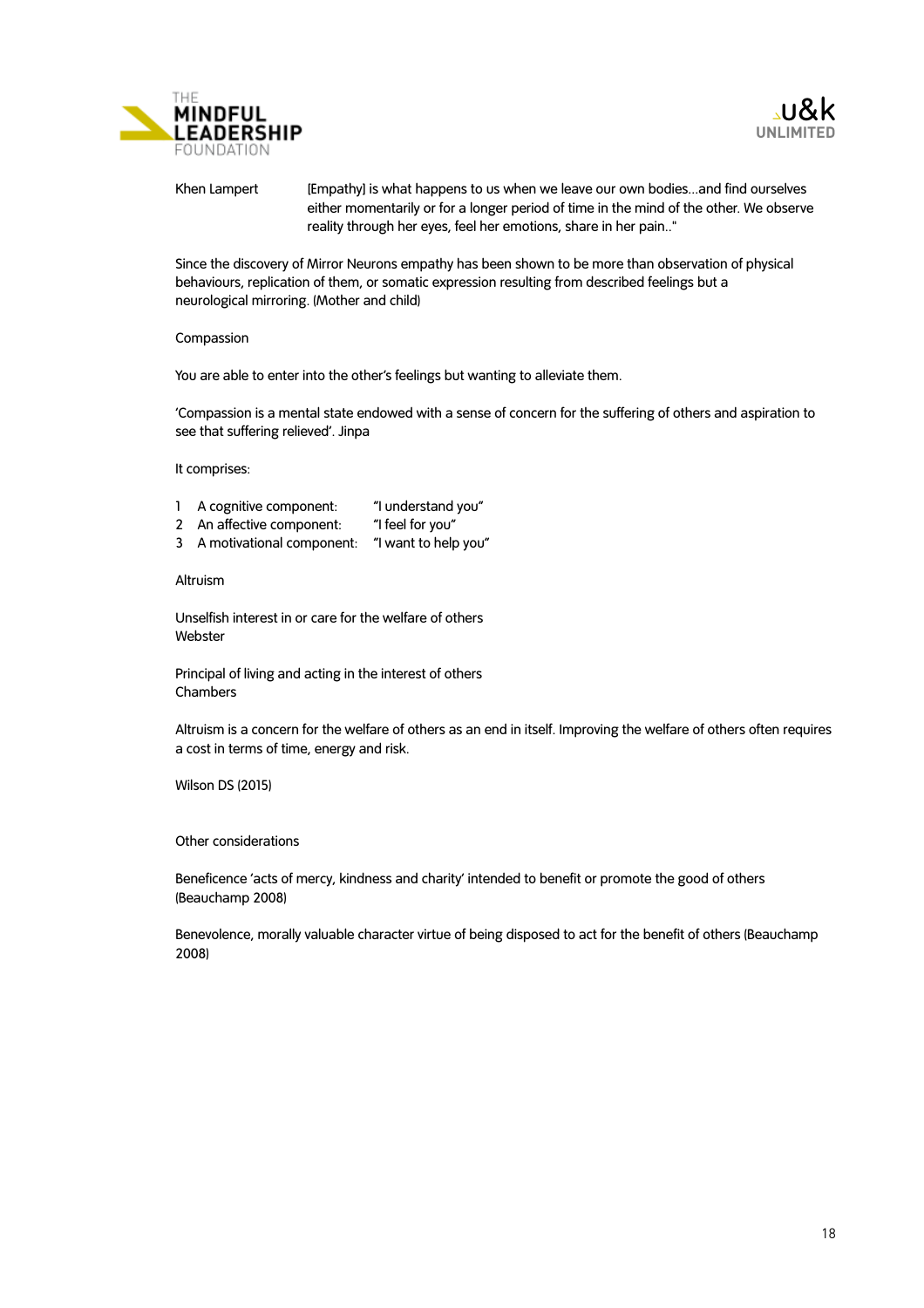

# 7 leadership thinking

Leadership has been much observed, studied and discussed for the last hundred years and this has included:

- great 'man'
- **trait**
- behavioural
- situational / contingency
- transactional
- transformational
- authentic
- servant
- compassionate
- mindful

Here are some definitions:

leadership The degree to which a leader is able to use the faculty of reason - the ability to learn from experience, to otherwise acquire and retain knowledge and to respond successfully to new situations - to guide or show others to an effective course of action or thought.

> Webster's New World Dictionary of the American Language, 1990, On leadership and Intelligence

 A process of social influence through which an individual enlists and mobilises the aid of others in the attainment of a collective goal. Chemers 2001

 Leadership…is not simply about getting people to do things. It is about getting them to want to do things. Leadership … is about shaping beliefs, desire sad priorities. It is about achieving influence, not securing compliance. Haslam, Reicher and Platow 2011

lead to show the way by going first: to precede: to guide by the hand: to direct: to guide: to conduct: to convey: to induce : to live: to cause to live or experience: to have a principal or guiding part or place in: to be first or among the first: to be guide or chief: to act first

Chambers Twentieth Century Dictionary

leader one who leads or goes first: a chief: the principal first violin: the head of a party, expedition etc.: the leading editorial article

Chambers Twentieth Century Dictionary

 A leader... is like a shepherd. He stays behind the flock, letting the most nimble go on ahead, whereupon the others follow, not realising that all along they are being directed from behind

Nelson Mandela

• John Whatmore in his book Releasing Creativity, How Leaders Develop Creative Potential in their Teams (Kogan Page, 1999) says that 'what we want from them [leaders] changes over time – the role they play, their skills, styles of leadership and personalities will reflect the changes'. He also observes that the 'speed of change has increased'.

• Howard Gardner defined leaders as 'individuals who significantly affect the thoughts, feelings and/or behaviours of a significant number of other individuals'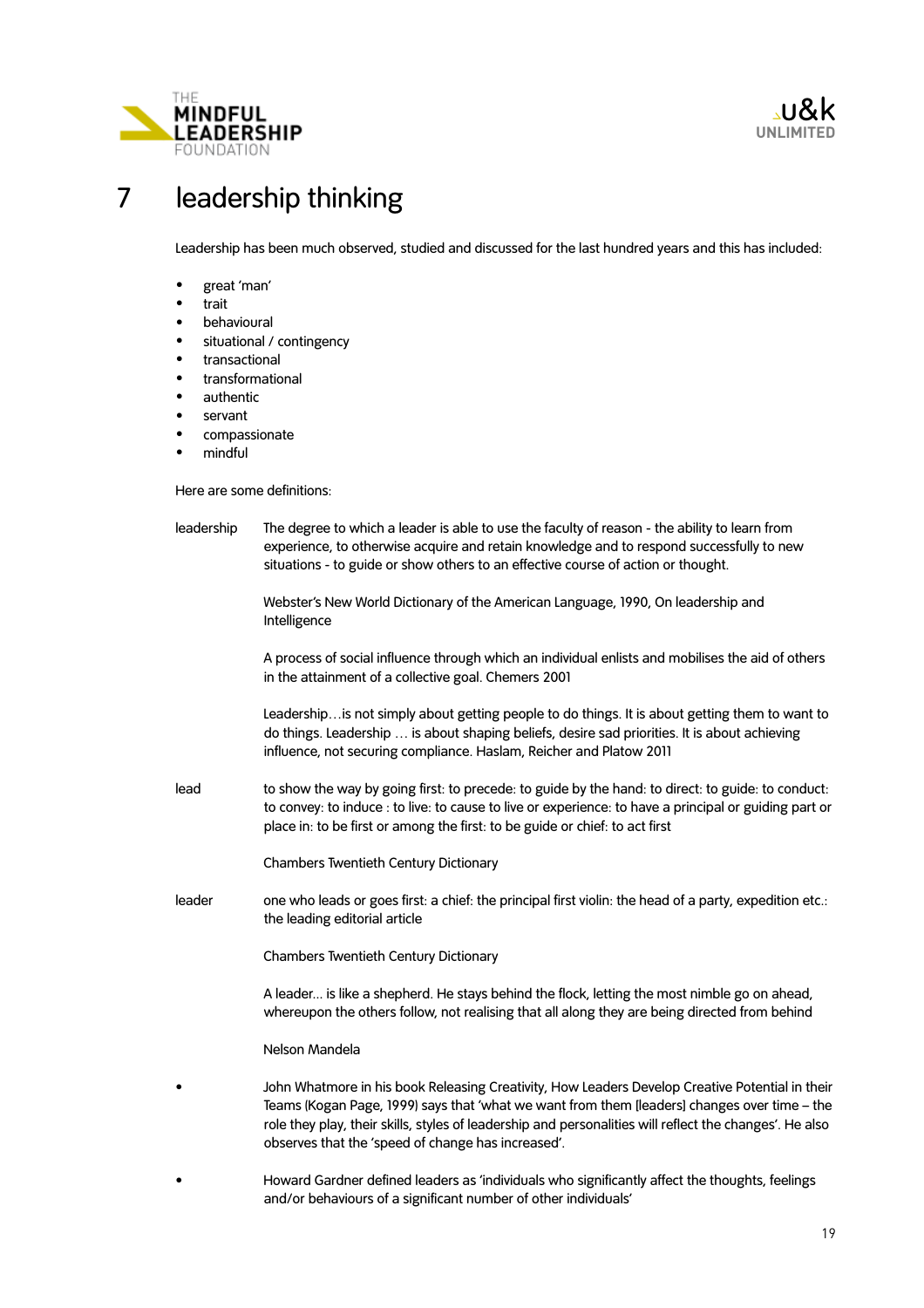



- The Leadership Trust says the role is 'winning the hearts and minds of others to achieve a Common Purpose'.
- Warren Bennis, On Becoming a Leader (Arrow Books 1998) 'Leadership is first being, then doing. Everything the leader does reflects what he or she is'.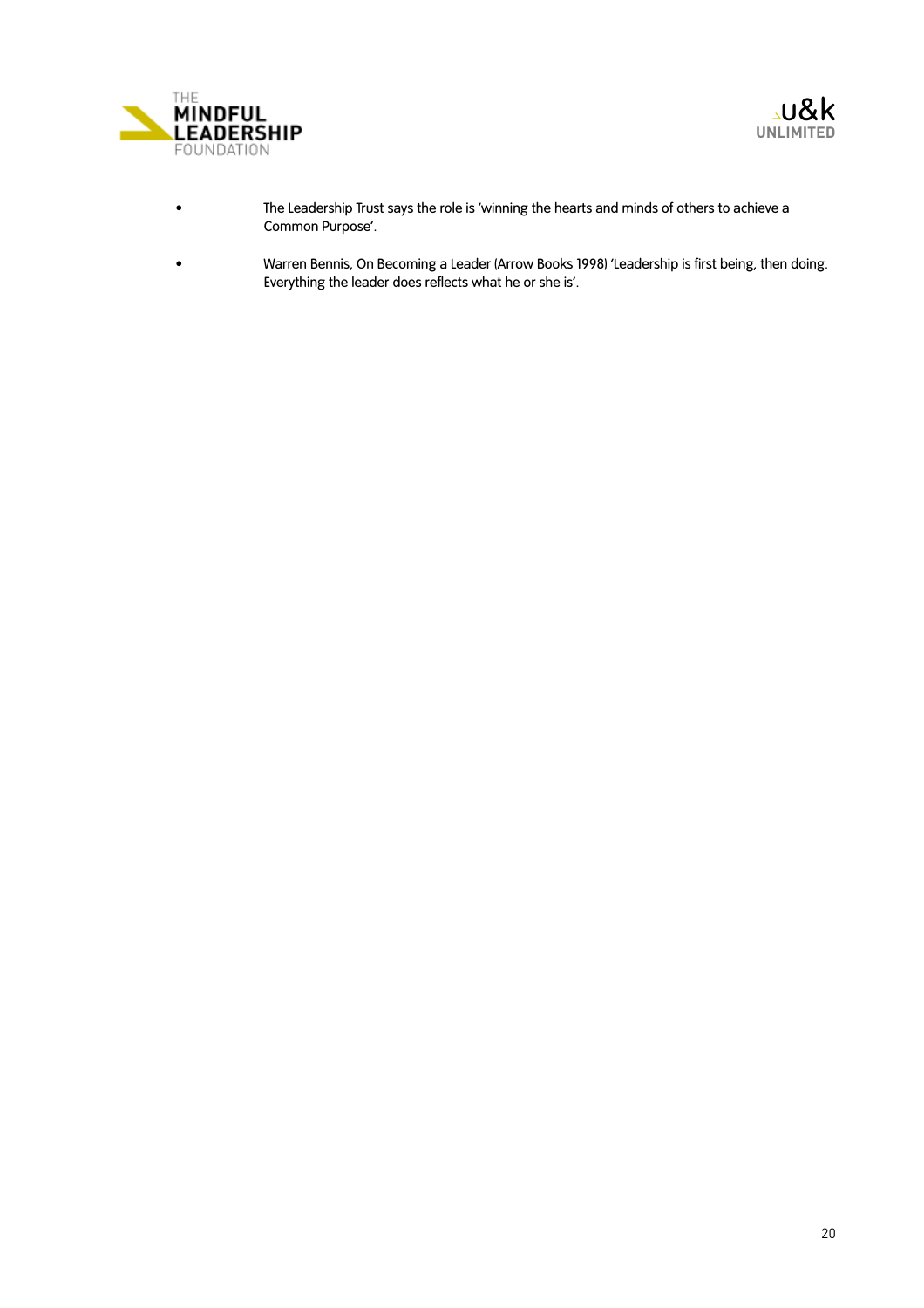

## 8 Useful and Kind: Prosocial Leadership

# A prosocial leader is someone who leads, lives and acts for the welfare of others and the world

Prosocial Leadership has a positive, effective influence, with constructive goals that serve the common good Lorenzi 2004

In spite of all this focus on leadership we are still left with a torn unkind world. One which faces existential crises, unfairness and destruction like never before in history. Our daily lives are filled with the microcosms, the incremental, the practical and rarely the visionary, inspirational sense of purpose that so characterised the Marshall Plan or any disaster relief.

Ideas about and the practice of leadership have developed over the last twenty years informed by:

- frustration with existing leadership paradigms especially political (Arab Spring, Occupy)
- the digital revolution and the democratisation of leadership, protest and change
- much greater understanding of the brain and the psychology of attachment, relationship and leadership
- failing economic models based on the rich getting richer, £70m annual salary for an advertising executive when most of the world lives on \$1.25/day
- greater awareness through the media of the world's issues
- the scale and imminence of global issues (climate change, Ebola, Zika, Aids)
- the growth of mindfulness and compassion in the popular psyche
- growing extremism
- the desire to create a loving antidote to hate and division
- crisis of confidence and trust in the business world
- increase of stress and anxiety in the west (mental health, suicide rates)
- the paradoxes of inequality (obesity whilst people starve)
- the creative social enterprise sector

All of this too in the context of a psychological disengagement from people at work Mitroff and Denton (1999), a sense of betrayal caused by downsizing Giacalone and Jurkiewicz (2003), organisational bullying and mistreatment (Vickers 2010) and ethical standards and corruption (Waddock 2004). There is cynicism and worry and there is no longer the psychological contract. The millennials are saddled with debt from education, unlikely to afford, for the first time the luxuries their parents could.

#### So in this context what kind of prosocial leader do we need?

Ray Williams (2012) describes the characteristics of kind and compassionate leaders:

- *1 Communicate openly and transparently with their employees and customers;*
- *2 Are flexible and adaptable, willing to set aside rules, regulations and traditions for the greater good;*
- *3 Express their emotions freely and openly;*
- *4 Lead by example, rather than by direction;*
- *5 Remove or decrease judgment and criticism of others as a motivational strategy.*
- *6 Manage their emotions productively and positively;*
- *7 Are mindful to the effect their words and actions have on others.*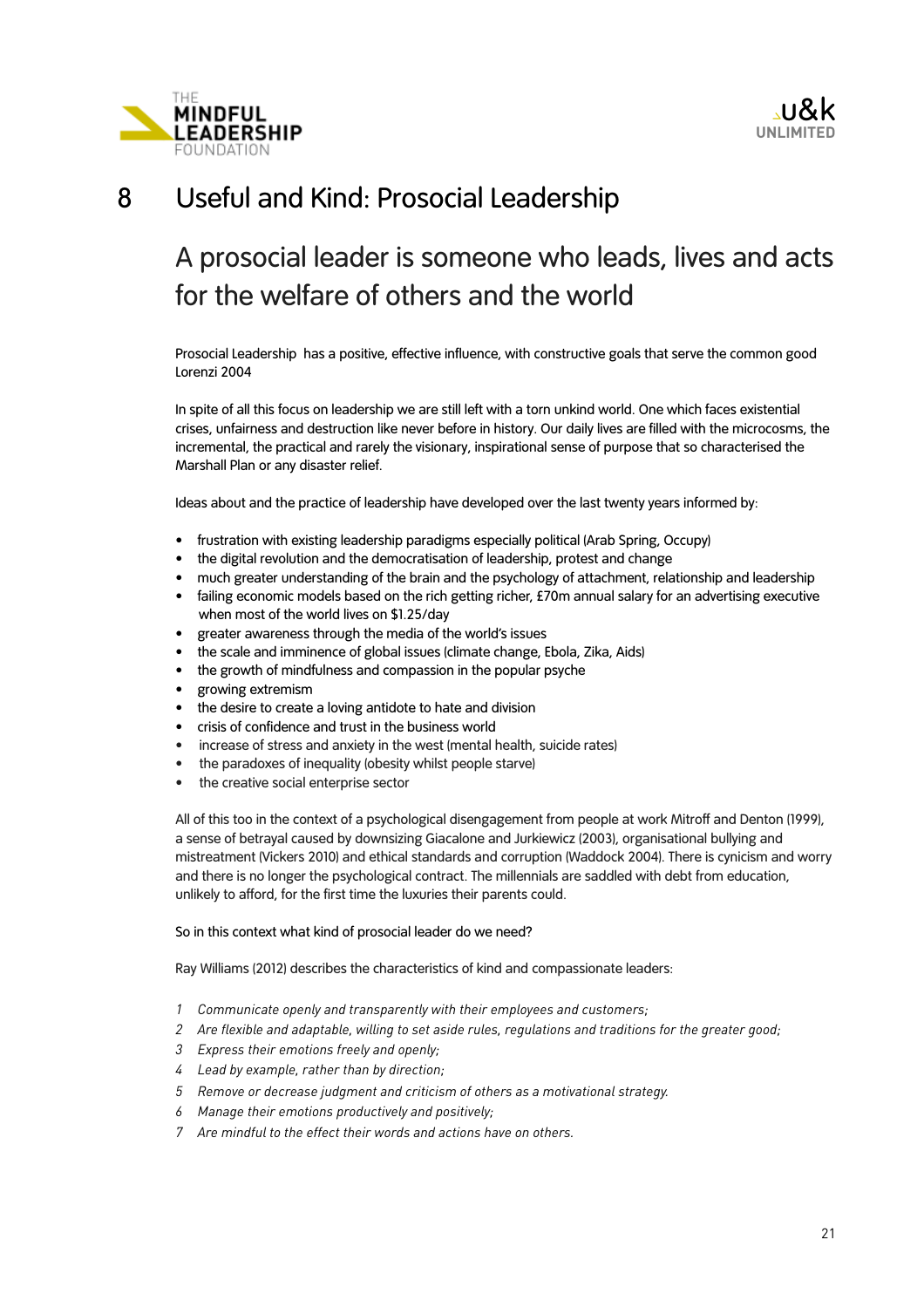



*What does the practice of kindness and compassion do for organizations? It:*

- *Increases people's capacity for empathy and compassion;*
- *Promotes positive relationships;*
- *Decreases the prevalence of toxic viral negative emotions and behavior;*
- *Increases optimism and hope;*
- *Builds resilience and energy levels;*
- *Counteracts the negative effects of judgment and [bias](https://www.psychologytoday.com/basics/bias).*

"*The servant-leader is servant first… It begins with the natural feeling that one wants to serve, to serve first.*" - Robert K. Greenleaf.

Jennifer Wolf Williams and Stuart Allen (2015) summarised the characteristics of trauma-inspired prosocial leaders as:

- *1 To understand target problems, the leader reflected on larger societal issues.*
- *2 The leader developed creative, positive responses to leadership barriers.*
- *3 The leader sought education or training for self or for other potential leaders.*
- *4 The leader acknowledged ongoing symptoms of distress.*
- *5 The leader expressed or displayed the need for a period of personal healing and recovery.*
- *6 The leader focused on help or encouragement from others.*
- *7 The leader expressed or displayed empathy with the target group.*
- *8 The leader expressed a sense of obligation toward an identified group.*
- *9 The leader enabled collaborative connections among others.*
- *10 The leader expressed or displayed a need for justice.*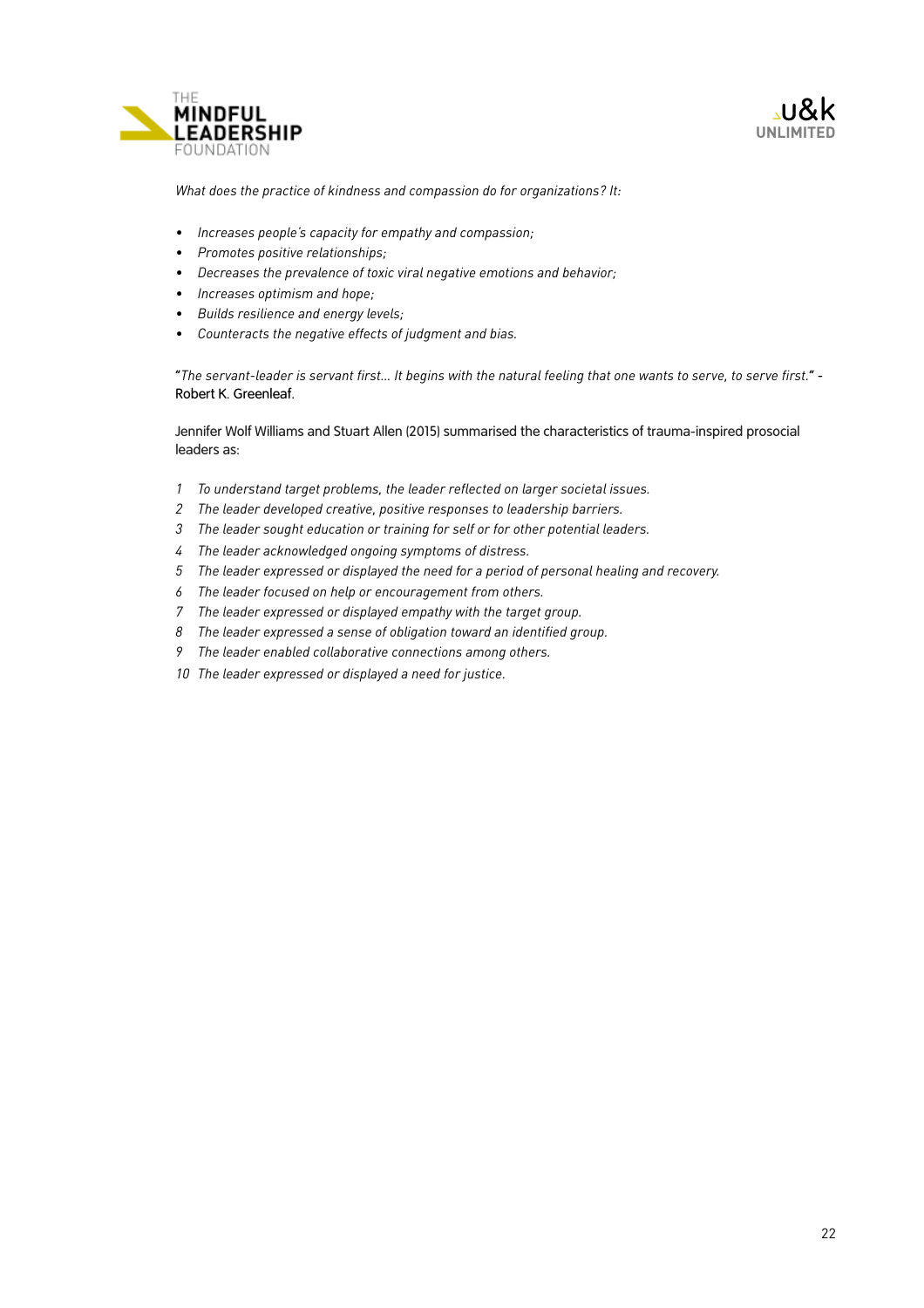



# 9 the U&K Unlimited prosocial leader?

It is important to remember that we are talking about prosocial leadership in daily life not just on the world stage. Thinking Global and Acting Local, being self-aware and being U&K with your friends and family, community, team, organisation, sector and as a world citizen, a guardian and giver rather than a taker so that our life's work and purpose has been to add, to create not just utilise resources. Someone loving and loved.

The project will research ways in which to support and develop prosocial leadership in all walks of life.

The project will draw on:

- ideas from the network of prosocial leaders
- leadership theory and development
- existing and new research
- the work, research and practice, of the Mindful Leadership Foundation
- prosocial behaviour
- social psychology
- therapeutic approaches
- mindful leadership
- close collaboration with existing prosocial and third sector organisations
- behavioural psychology

U&K Unltd model of a prosocial leader is someone who:

The U&K prosocial leader:

You

- seek to contribute to a better, fairer world where all can be fully themselves
- are informed about and engaged with the world, alert and alive to connection and can see the problems
- through empathy and compassion act to make it better for others
- believe there is a better way and have the self-belief, passion and creativity, authentically to engage and galvanise yourself and others to make it better
- live a life that is truly aligned with authentic values that you have healthily chosen and not just living unquestioningly the scripts we receive from parents, education and society
- understand, accept and prise who you are and who you can fully be
- are passionate and compassionate, filled with drive, love and acceptance of others
- work for the greater good
- know yourself: where you have come from, what has formed and informed who you are and how you think about yourself, others and the world, how you feel and behave and why
- put people before profit
- have a clear set of values
- possess character strength
- are keen to find a meaning, narrative and purpose, for yourself, for what happens, for others, for the world and aim to lead your life 'on purpose' knowing why you are here
- lead ethically and compassionately
- do not not seek personal reward or gratification, and make personal sacrifice if necessary
- are open and flexible
- are reflective, able to stop, be silent, be with yourself to reflect and learn from thought, word and deed
- strive to be energetically intelligent: cognitively, emotionally, physically, spiritually and creatively
- can be fully present in any moment: equally those of joy, celebration, success, as those of sadness, loss or failure
- are sustainable, using your own and the world's resources wisely and with compassionate, tender loving care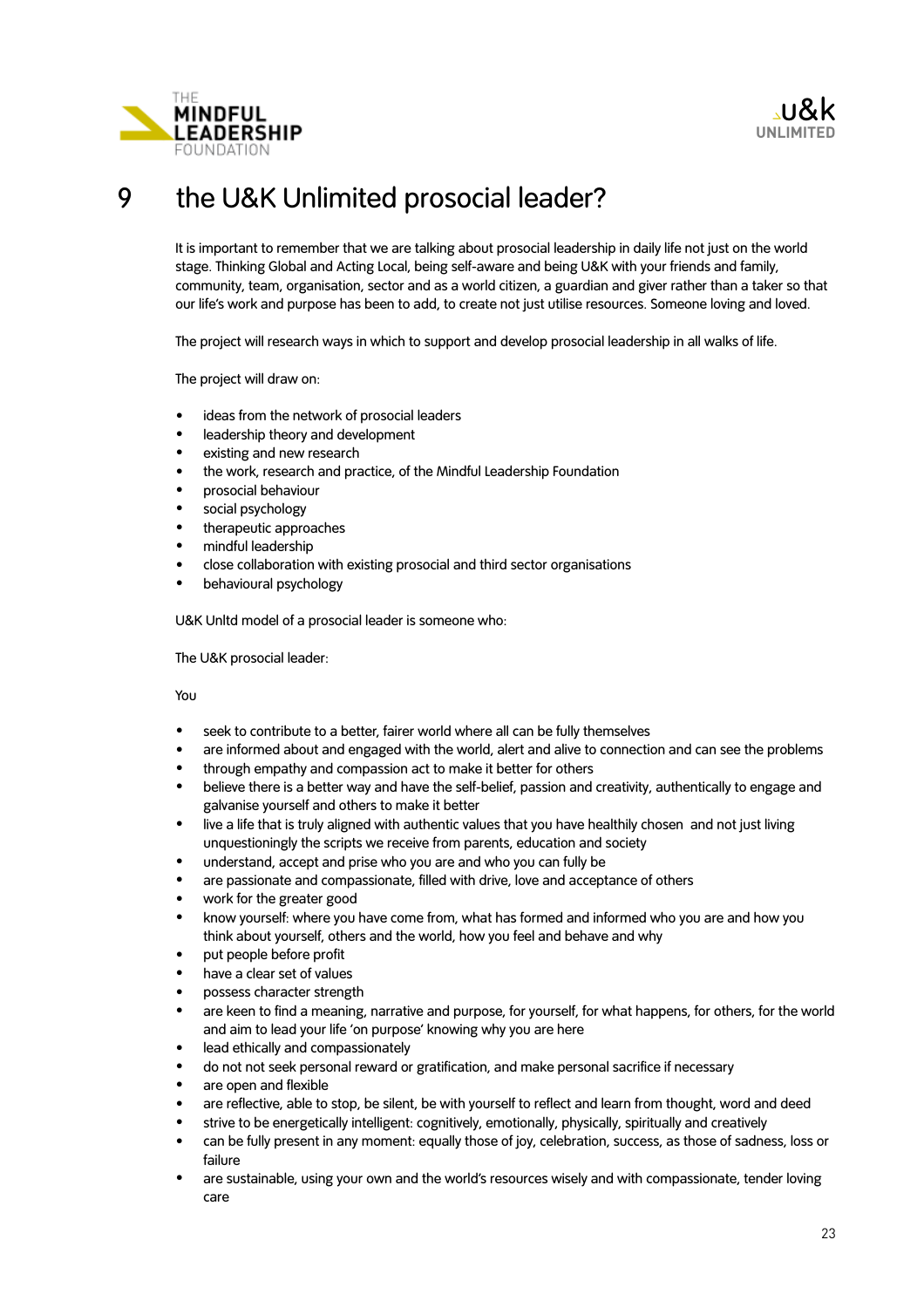

### 10 values



Action Altruism Ambition Aspiration Authenticity Compassion Contact **Contentment** Cooperation Courage **Creativity** Delight Empathy Equality **Excellence** Fairness Flexibility Forgiveness **Generosity** Gratitude Honesty Humility Integrity Internationalism Joy

Kindness Leadership Loyalty Love Memory Mindful Awareness Passion Patience Pause Perseverance Presence Principles Reflection Respect Right speech **Sacrifice** Sense of Belonging Service Social Justice Support Sustainability Trust Values Warmth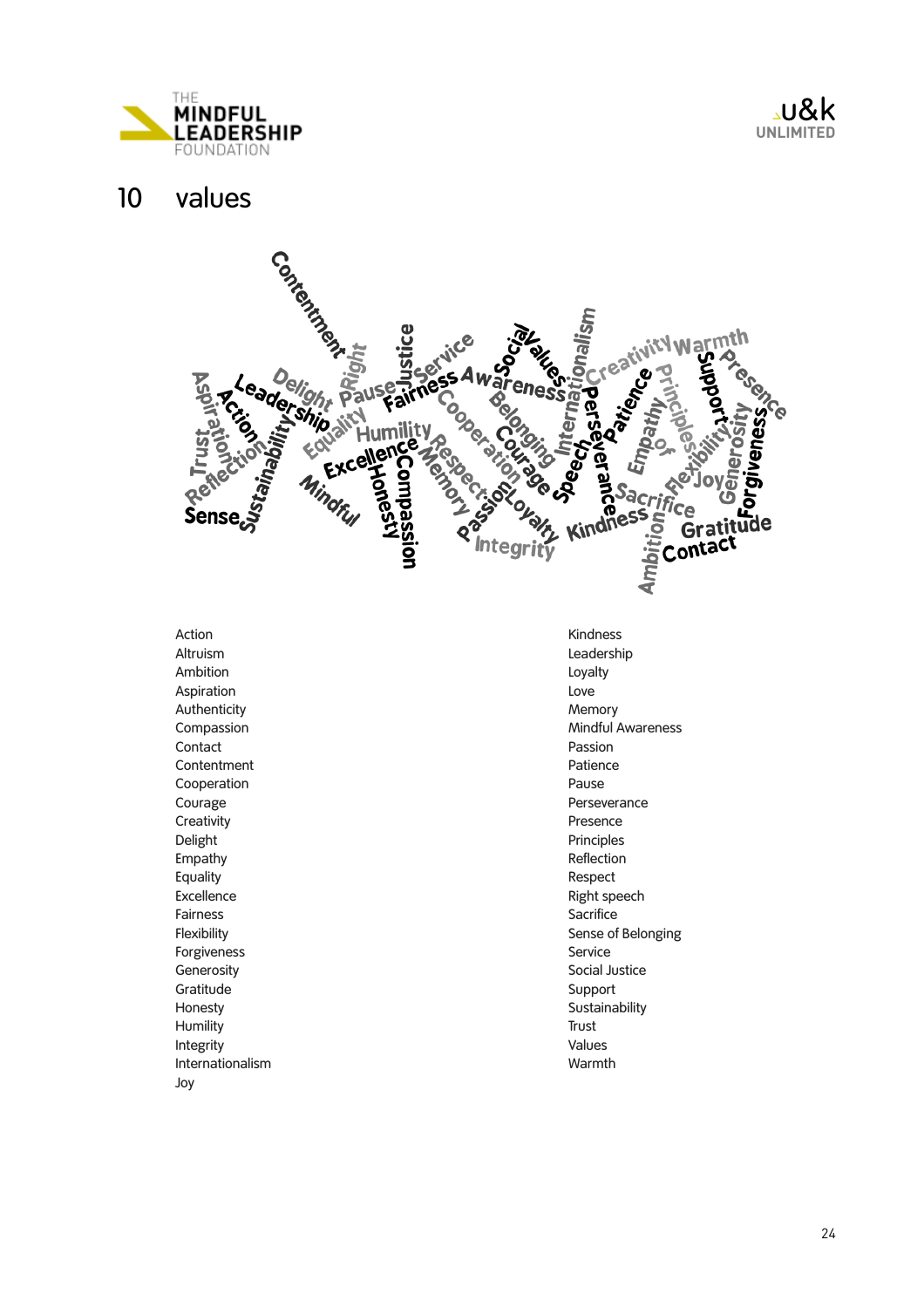

# 11 bibliography

<sup>&</sup>gt;u&k **UNLIMITED**

Boniwell, Ilona. **Positive psychology** 

Bryner, Markova **An Unused Intelligence (1996)** 

Aigner G Leadership Beyond Good Intentions: What it takes to Really Make a Difference, Allen and Unwin 2011 Baim C<br>Batson CD, Turk CL, Shaw LL, Klein TR Mindful Co-Working, Jessica King 2014<br>Information Function of Empathic Emot Information Function of Empathic Emotion: Learning that we Value Each Other's Welfare. Journal of personality and Social Psychology, 68, 300-313 1995 Hopkinson M Compassionate Leadership, Piatkus, 2014 Baumeister & Bushman Social Psychology and Human Nature. Cengage Learning. p. 254. 2007 Beauchamp T The Principle of Beneficence in Applied Ethics in the Stanford Encyclopaedia of Philosophy 2008 Beck The Vicious Circle, Cognitive Theory: Basics and Beyond (1995) Bénabou R, Jean Tirole **Incentives and Prosocial Behavior.** National Bureau of Economic Research, 1-7. 2005 Bennis W On Becoming a Leader. Arrow Books (1998) Bierhoff H-W Prosocial BehaviourPsychology Press 2002 Bloom W SOULution: The Holisitc Manifesto (2005) Bowlby Attachment, Loss and Separation (1997, 1998, 1998) Bowlby **A Secure Base (2005)** Bowlby The Making and Breaking of Affectional Bonds (2005) Brief AP, Motowidlo SJ Prosocial organizational behaviours. The Academy of Management Review 11 (4): 710–725. 1986 Bunting Willing Slaves: How the Overwork Culture is Ruling Our Lives (2004) Cantacuzino M The Forgiveness Project, Jessica King, 2015 Carlo G, Da Silva M, Eisenberg N, A Cross-National Study on the Relations Among Carroll The Mindful leader Awakening your natural management skills through mindfulness meditation Trumpeter Books (2007) Cassidy and Shaver **Handbook of Attachment (2008)** Cassidy J & Shaver PR (Eds) Handbook of Attachment, Theory, Research and Clinical Applications.New York: Guildford Press (1999) Cheers MM Leadership Effectiveness: An Integrative Review. In Hogg MA, Tindale RS (Eds) Blackwell Handbook of Social Psychology: Group Processes Blackwell 2001 Dalai Lama, Muyzenberg The Leader's Way, 2009 Nicholas Brealey London Ethics for the New Millennium, Riverbed 2001 Damasio **Damasio** The Feeling of What Happens (2000) Davis MH **Empathy: A Social Psychological Approach1994** de vries, K The Leader on the Couch, Jossey-Bass (2006) de Waal F The Age of Empathy: Nature's Lessons for a Kinder Society, Souvenir 2010 Decety J **The neuroevolution of empathy".** Annals of the New York Academy of Sciences 1231: 35–45. 2011 Dennis WG, Thomas RJ **Leading for a Lifetime: How Defining Moments Shape the Leaders of Today** and Tomorrow, Harvard Business School Press 2007 DeWall NC, Ciarocco NJ, Bartels MJ Personality and Social Psychology, 92(1), 56-66. 2007 Dunn e, Norton M **M Happy Money, Simon and Schuster 2014** Eisenberg N Fabes RA, Spinrad, T Prosocial Development, Handbook of Child Psychology. Handbook of Child Psychology 2007 Ekman Emotions Revealed (2004) Erskine **Attunement and involvement:** therapeutic responses to relational needs. Institute for Integrative Psychotherapy, New York, NY, USA and University of Derby, UK. Published in International Journal of Psychotherapy, Vol. 3 No. 3, 1998 Evans D Emotion: The Science of Sentiment OUP (2001) Ferrucci P The Power of Kindness, The Unexpected Benefits of Leading a Compassionate Life, Tarcher Penguin, 2006 Frankl V Man's Search for Meaning Touchstone 1984 Frankl, V Man's Search for Meaning (1946)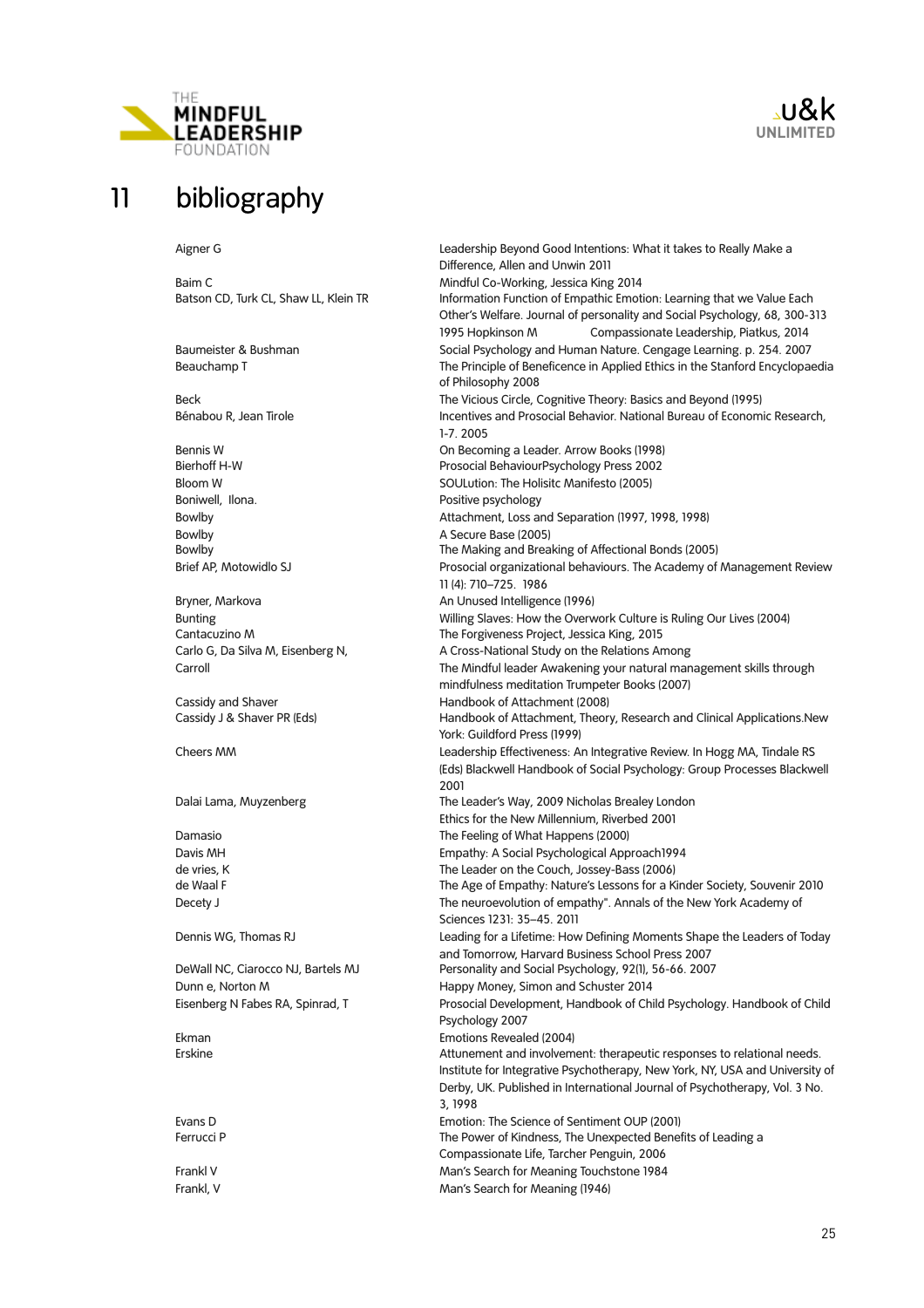



Fraser D Give me the Child and I'll Give You the Leader . What can Attachment Theory Teach us About Leadership? Leadership Journal The International Journal of Leadership in Public Services Volume 3 Issue 3 October 2007© Pavilion Journals (Brighton) Ltd 42,Perspectives on Leadership. Frohlich CB, Koller SH Prosocial Moral Reasoning, Gender Role Orientations, and Prosocial Behaviors. Developmental Psychology (Vol. 32, No. 2, pp. 2231-240). 1996 Gerhardt S Why Love Matters. Hove: Brunner-Routledge. (2004) Giacalone RA, Jurkiewicz CL Handbook of Workplace Spirituality and Organisational Perfromance (2003) Gilbert The Compassionate Mind, Constable and Robinson (2009) Goleman D, Boyzatis R, McKee A Primal leadership, Harvard Business Review Press (2013) Gopnik, Alison, The Philosophical Baby, Random (2009) Grant A **Contact A Leading with Meaning: Beneficiary Contact, Prosocial Impact, and the** Performance Effects of Transformational Leadership, Academy of Management Journal. 2012 Vol 55, No 2, 458-476 http://amj.aom.org/ content/55/2/458.abstract Gunaratana Mindfulness in Plain English (2002) Haidt J Righteous Mind, Penguin (2013) Hamel The Future of Management (2007) Haslam SA, Reicher SD, Platow MJ The New Psychology of Leadership. Identity, Influence and Power. Psychology Press (2011) Helliwell JF, Putnam RD The social context of well-being. Philosophical Transactions of the Royal Society B: Biological Sciences 359 (1449): 1435–1446 2004 Hinde RA **Responsibility: A Biological Perspective in Auhagen and Bierhof HW (eds)** Hinde RA Responsibility: The Many Faces of a Social Phenomenon (pp23-33) Routledge 2001 James O They F\*\*\* You Up. London: Bloomsbury. (2002) Jeffers, S Feel the Fear (1997, 2011) Kabat-Zinn Mindfulness for Beginners (2006) Karakas F, Sarigollu E The Role of Leadership in Creating Virtuous and Compassionate Organizations. Journal of Business Ethics, 2013, 113:663-678 Keltner D<br>Born to Be Good: The Science of a Meaningful Life, Norton 2009<br>Klein N This Changes Everything: Capitalism vs. the Climate. Penguin 2015 Knickerbocker, Roberta L. Prosocial Behavior. Center on Philanthropy at Indiana University, (pp. 1-3) 2003 McKee A, Boyzatis R Laloux F Reinventing Organzations, Nelson Parker 2014 Lewis G Sunbathing in the Rain: A Cheerful Book About Depression (2003) Social. Why Our Brains are Wired to Connect, Broadway Books 2013 Lindenfield Managing Anger (2000) Lorenzi P Managing for the Common Good. prosocial Leadership. Organizational Dynamics 33(3), 282 - 291 2004 Lubit Coping with Toxic managers, Subordinates - and other Difficult People  $(2003)$ Lyubomirsky S The How of Happiness. Pitches (2010) Maddi, S.R. Personality Theories. A comparative Analysis. 6th Edition. Brooks/Cole. (1996) Marshall G **Don't Even Think About It: Why Our Brains are Wired to Ignore Climate** Change. Bloomsbury (2015) Masterson [The Search for the Real Self: Unmasking the Personality Disorders of Our](http://www.amazon.co.uk/Search-Real-Self-Unmasking-Personality/dp/0029202922/ref=sr_1_1?s=books&ie=UTF8&qid=1317153427&sr=1-1)  Age (1990) Mearns and Thorne **Person-Centred Counselling** (2007) Merry, T Learning and Being in Person Centred Counselling. PCCS Books (1999) A Study of Spirituality in the Workplace, Sloan Management Review (1999) http://strandtheory.org/images/Spirituality\_in\_the\_workplace-Mitroff\_Denton.pdf Moeler Compassion Fatigue: How the Media Sell Disease, Famine, War and Death. Rutledge (1999) Monbiot G Heat: How We Can Stop The Planet Burning. Penguin (2007) Nettle Happiness: The Science behind your Smile (2006) NHS **Building and Strengthening Leadership**. Leading with Compassion. November 2014